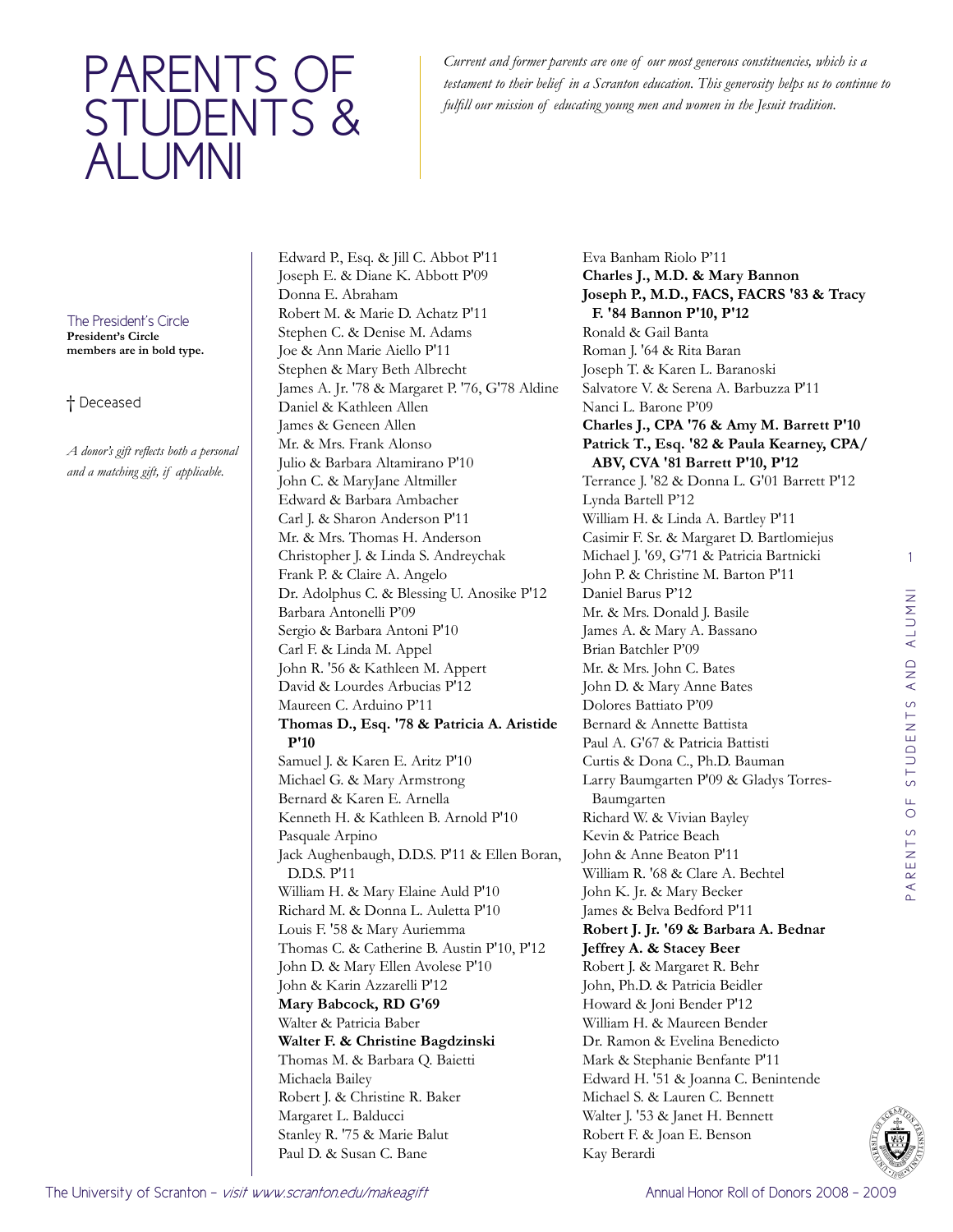Eugene P. Sr. & Eleanor M. Berg James A. & Patricia Berls Joseph J. & MaryAnn C. Bernero Teresa O. Berrisford Christopher & Mary Bertha **Robert M. Bessoir '55 & Donna M. Eget**  Gerald & Anne Brazinski **Bessoir, D.O. '89** Juana Betancourt Mr. & Mrs. Joseph A. Bevacqua William & Mary Beyer Bonnie Biagioli P'09 John & Maureen Bianco Mr. & Mrs. Salvatore R. Bianco Gerald, Ph.D. & Linda L. '95 Biberman **Romaine Biedlingmaier**  Joseph B. & Kathleen L. Bieker P'11 Thomas A. & Jeanne M. Bielecki Bernard & Lynn Biga Bruce A. & Joann C. Bilancia P'10, P'12 John F. & Susan J. Bindo P'11 Donald M. '79 & Sally Blackledge David & Karen Blair Kevin & Geraldine Blanchfield Robert H. & Maureen E. Blanos P'11 Charles E. & Suellen A. Blum P'10 Dr. Francis B. & Constance M. Bobek John & Virginia Bochanski Michael J. '72, G'75 & Colleen Y. Bognet Peter & Mirjana B. Bogovich P'11 John J. & Judith Bole James P. & Anne Boles **Robert E. Jr. '83 & Maribeth Bolger P'10** Thomas & Bernadette Bompensiero P'12 Diane Bonacci Anthony F. '69 & Diane Bonadio Robert F. & Marie T. Bono Lisa Bononno P'11 Kathryn Smith Boock Robert & Nancy Boreck P'11 David Dorn, V.M.D. & Lisa A. Borrelli, Esq. '81 James & Margaret M. G'80 Borton **David J., M.D. '82 & Susan F., M.D. '84 Borys P'12** Anthony J. Jr. & Kathleen Bosco James & Monica Botto Geri Maier Botyrius G'92 Gregory & Robin Bowen P'11 Arthur M. & Annette Bowler Joseph E. & Donna S. Boyers P'10 James & Beth Boylan Neil & Gail Boylan Patrick & Jean Boylan John & Janet Boyle William & Janet Brace Nancy Braddell Jerry & Marnetta Bradford P'10 Charles J. Jr. & Elziabeth R. Brady James J. Sr. & Carol A. Brady

Joseph J. & Patricia H. Brady Theresa Brady William J. '83 & Nancy '83 Brady P'12 Caterina Bratta Andrew W. & Susan B. Braunstein Mr. & Mrs. Kenneth V. Breglio Albert J. & Amanda A. Breig Andrew M. & Carol A. Brennecke Mr. & Mrs. Ronald S. Brezinski Diane Brierley Richard P. & Mary Clare A. Brill John D. '62, G'68 & Anne Marie Brixius John J. & Colleen C. Broderick Sheldon E. Jr. & Linda M. Broedel Peter J. '70 & Anne D. Brokus P'10 John J. Sr. '70 & Janice Brostoski James & Dorothy Brown Lennea Brown Randolph C. Brown P'10 & Deirdre Sweeney-Brown P'10 Thomas J. '55 & Mary Ann Brown Mr. & Mrs. Donald R. Brozovic John A. '71 & Diana Brunetti Andrew J. & MaryJane Brusgard Nancy Brychta James P. Buchanan, Ph.D. David J. & Teresa A. Buchheister P'11 William J. & Martha H. Buckley P'12 Bernard & Marjorie W. Bujak James C. Sr. & Anne Bulera Alan J. '74 & Ann Carroll Buntz Salvatore & Stephanie Buonocore **Ray E. Burd**  John & Marianne Buren Marie Burger Daniel & Jana M. Burke P'12 COL Edward J. Sr., USA & Anne Burke Frank J. & Lee Ann Burke Leo B. Burke '57 Hon. Thomas F. Jr. & Margaret Burke William J. & Patricia R. Burke P'11 William R. G'83 & Zofia Burke P'10 Hugh Donald, Ph.D. '68 & MaryAnn Burns Joseph F. & Patricia A. Burns William J. '50 & Maureen Burns Doug & Siobhan Burrell P'11 James J. & Paulette M. Burton George J. & Donna E. Buscaglia Jeanne M. Bush David J. & Judith Bushko William Francis '52 & Mary Grace Butler Peter & Eugenia Bybel P'10 Mr. & Mrs. James Byman Robert J. & Patricia A. Byrne Richard & Sally A. Byron P'12 Richard G. & Marybeth Cadotte P'10 Raymond & Dolores Calabrese P'09, P'11

**John C. Norcross, Ph.D. & Nancy A. Caldwell '08** James M. & Patricia L. Callahan P'10, P'12 Frank, Ph.D. & Marie Calo P'11 Nicholas J. Camera Gene A. Camoni, Ed.D. & Barbara Aulisio-Camoni John P. & Jacqueline B. Campoli P'12 Joseph & Olga M. Canamucio P'10 Anthony R. Cannella '66 Raymond & Barbara Cantwell Joseph J. & Joyce M. Capozzi **Joseph A. Caputo '56, G'61** Richard, V.M.D. & Mary Carbone P'12 Joseph A. & Jackie L. Carlino P'11 James A. & Joann A. Carman P'12 James & Rita Carroll P'10 Douglas P. & Maureen A. Carter P'11 William & Rosemary Carugan P'10 Attilio & Theresa M. Caruso P'11 Richard A. & Kathleen D. Carver Joseph F. Cascino, Esq. P'09 Robert & Joan Caselli P'12 Thomas J. & Shirley A. Caserta P'10 LTGEN Aloysius G., USA, Ret. & Mary P. Casey **James F. & Mary Casey** Joseph T. '69 & Bonnie Casey Patrick A., Esq. '84, G'84 & Nancy R. '87 Casey P'12 Timothy K., Ph.D. & Mary C. Casey Thomas & Joan M. Cassano P'10 Elaina Cassera P'12 **Richard & Joan Cassin** Richard L. & Mary Ann Casterline Vincent M. & Mary K. Catalano P'10 Mike A. & Kathy A. Catanese Raymond R. '59 & Patricia A. Caucci Glenn & Marian Cavanaugh P'11 **David J., Esq. '77 & Jacqueline Ceraul P'12** John J. & Nancy A. Cervenak P'12 Mr. & Mrs. Edward M. Chaklos Pierre & Jan M. Champagne P'10 Raymond W., Ph.D. & Cecile Champagne Joseph & Dolores M.† Chandler P'11 John H. & Paula M. Chantrell P'10 Scott L. & Barbara G'89 Chapin Stephen J., D.M.D. '83 & Theresa '85 Charnitski P'10 Thomas C. & Denise M. Cheesman P'12 Salvatore J. Jr. '76 & Tammi L. Cherra Lu Ann Cherry **Timothy S. & Mary-Irene Chodaczek P'12 David E. & Eva E. G'95 Christiansen** Frank M., D.D.S. '72 & Mary Ann Cianci Gerald, D.P.M. & Debra Ciccarello

2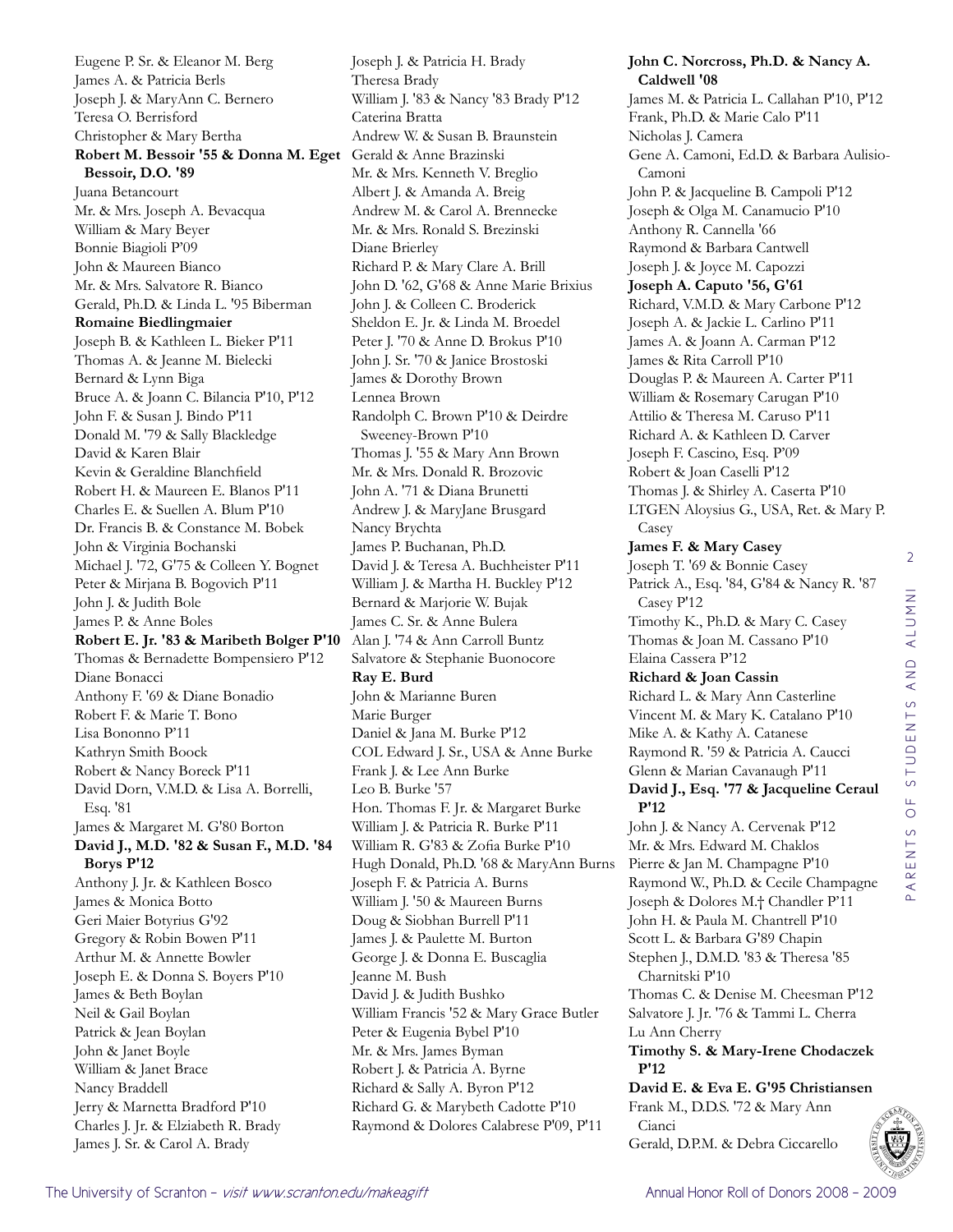Michael P. & Renee J. Cichy Serhat & Mayda Cil P'12 Louis J. & Janet N. Cino P'11 **Angelo R. '60 & Nancy Jean Cinti** Donna Cipolla John F. & Morna K. Cirillo Richard & Dorothy Cirminello Charles J. & Mary Lou Claps Carol Ann Clark John J. & Sheila A. Clark Dr. & Mrs. Peter F. Clark John J., Ph.D. '48 & Ruth Clarke Vincent E. & Jean M. Clarke William J. '70 & Patricia Clarke Chester P. & Jean Clauser Gary M. '83 & Suzanne M. Clauss P'09 Gerald M. Clifford Mr. & Mrs. John J. Close Peter & Anna Marie Coady P'12 Daniel P. & Agnus Coakley Kathleen M. Cocca Frank & Maureen Coccaro Dominic A. & Rosemary V. Coccia P'10 Philip J. Cocco Sr. '64, G'67 Vincent A. & Maureen A. Cody Stewart J. Cohen P'11 Domenick W. '52 & Ann Colangelo Robert C. & Mary E. Cole P'11 Donald J., CPA '72 & Mary Coleman Ronald E. & Cheryl A. '89 Collarini P'11 Mr. & Mrs. Daniel J. Collier Edward V. & Maureen A. Collins Robert E. & Maria D. Colvin P'10 Thomas J. '59, G'69 & Betty Comiskey Hon. Richard P. '46, H'83 & Marion Conaboy William P., Esq. '80 & Mary Ellen Conaboy Joseph B. Jr., M.D. '65 & Margaret A. Conahan William J. II & Carole M. Conboy P'12 Gregory & Elizabeth Conklin Daniel J. & Susan Connelly William B. & Kathleen G. Connelly Mr. & Mrs. Gerald Connery Thomas F. & Loretta A. Conniff John & Marie Connolly P'11 John F. & Patricia Conroy Ralph & Patricia S. Conte P'10 Mr. & Mrs. James S. Cooney C. Clinton & Beverly Cooper Steven & Mary Beth Corapi P'11 Vito R. & Joan M. Corasaniti P'11 Gerald R. & Rose A. Corrigan P'09, P'10 **Christopher & Laura Corvino** Mr. & Mrs. Frank R. Cosner Anthony L. & Judith Costanzo **Michael M. '70, G'75 & Ellen R. Costello P'10**

Thomas J. '84 & Cynthia A. '84 Costello P'11 Thomas & Mary Agnes Cotter Brenden & Deborah Coughlin Peter J. & Gwen B. Courtney P'11 Matthew T. & Ellen Coyne P'12 **James A. Sr. & Iva R. Crandall** James H. & Ann Crawford Thomas F. Crawford, Esq. P'12 Peter J. & Francine J. Creedon Jeffrey & Elizabeth Crennan Mr. & Mrs. Richard Crespo P'09 Paul F. & Roxanne M. Criscera P'10 Thomas W. & Lorraine M. Crocitto Mr. & Mrs. James N. Crocker Sr. Michael M. & Diane P. Crosby **Joseph P. & Marcia Agee Croteau** Edward W. '76 & Mary Jane Crotti Richard J. & Diane M. Crowell P'11 Michael R. Crowley **Dominick A. Jr., M.D. '54 & Florence C. Cruciani** Michael A. '60 & Dorothy Cruciani Mr. & Mrs. Joseph Cuccia Jr. Robert F. Sr., Ph.D. G'83 & Edna Cudworth Ann Marie Cuiule P'11 Keith R. & Susan J. Cummings P'11 **Thomas P. Cummings Sr. '52 John J. III, Esq. '64 & Martha R. Cunningham** Michael P. & Nancy Cunningham P'11 Robert & Catheine Cuozzo P'11 Gerald G. & Margaret F. Curran James F. & Elena Currie P'11 Dennis & Eileen M. Curtin P'09 John J. & Susan Dachowski P'12 Edward A. '62 & Evelyn L. D'Agostino Anthony & Donna Dagrosa William M. & Linda Dailey P'12 Mr. & Mrs. Charles J. Daley Mr. & Mrs. Richard J. Dalidowitz Ralph A. & Doria Dalo Dr. Ira W. & Patricia Daly Maria G. D'Andrea P'10 Robert P. & Helen S. D'Arcy Donald A. & Mary C. Daria Earl E. '61 & Dolores Davis Gemma P. Davis '96, G'03 Robert & Michele E. '93, G'97 Davis Al & Patricia A. G'84 Davis Ronald & Deborah Davis P'11 Thomas J. & Kathryn E. Davis Richard A. & Ruth M. Daw P'10 Joseph & Daria De Sena Joseph B. II & Margaret DeAndrea **Carl J. & Theresa E. DeBarbrie** Nicolo & Roseanne DeBari P'10, P'12 Francis M. & Catherine DeBritz

Mary DeCanio Skribner P'12 Nick J. Pekar & Ruby DeCelis-Pekar P'09 Dr. Charles S. & Leslie E. Deck Lissa DeFeo-Brown P'12 Gerard & Ann DeFries P'12 Mr. & Mrs. Cornelius F. Degnan Gerald L. & Maryanne J. Degnan P'11 Thomas D. & Maureen A. Delaney P'10 Daniel F. & Ann M. D'Elena P'10 William J. & Gail D'Elia William J., D.P.M. '76 & Maria '78 DeLiberis Allan & Elizabeth A. Delicati P'10 Frank & Annemarie Delle Donne Pasquale Delliturri P'11 Tod & Kathleen DeLong Michael P. & Donna M. DeLorenzo P'12 Stephen J. & Bernadette M. DeLullo P'10 Gerald F. & Sylvia DeMarco Paul M. & Noreen M. DeMarco P'11 Peter A. & Ann M. DeMarco Anthony & Elaine DeMario Chris & Angela Demeo Joseph J. & Mary R. D'Emic P'10 **Michael D., Ph.D. '63 & Rosemary DeMichele** Robert G. & Carol B. Deneen Robert E. & Deborah J. Dengler David C. Denicola P'12 Diane Dennis Thomas B. & Marie E. DeQuinzio P'11 Brian C. & Clare Derby John J., D.O. '82 & Susanne Dermigny Joseph G., M.D. & Jeanne DeSantis P'12 Joseph A. & Judith DeSciscio Carl & Christina M. Desmarais P'10, P'12 William X. & Marie F. Desmond P'10 William & Robin desRosiers P'12 Mr. & Mrs. Peter J. Dessoye Michael J. & Kathleen DeStefano William G. Deutsch James F. & Kathleen A. DeVarso James Devers '95 John & Regina Devine Michael G. & Eleanor C. Devlin Patrick & Frances Diamond Martin W. & Lynne D. Diano P'12 Floriel Diaz, M.D. & Linda K. Arndt Michelle DiBenedetto P'12 Dr. Thomas & Evelyn DiBenedetto P'12 **Richard & Margaret M. DiColli P'10** Eugene K. & Helen Diebold Gary & Anne Dikon P'11 Michael J. & Mary K. Dillman P'10 Donald M. '81 & Maureen A. '82 Dillon Joseph P. Sr. & Judith Dillon Francesco & Laura J. DiMeglio P'11 Robert Sr. & Angela DiMino P'11 John R., Esq. '73 & Maria Dineen

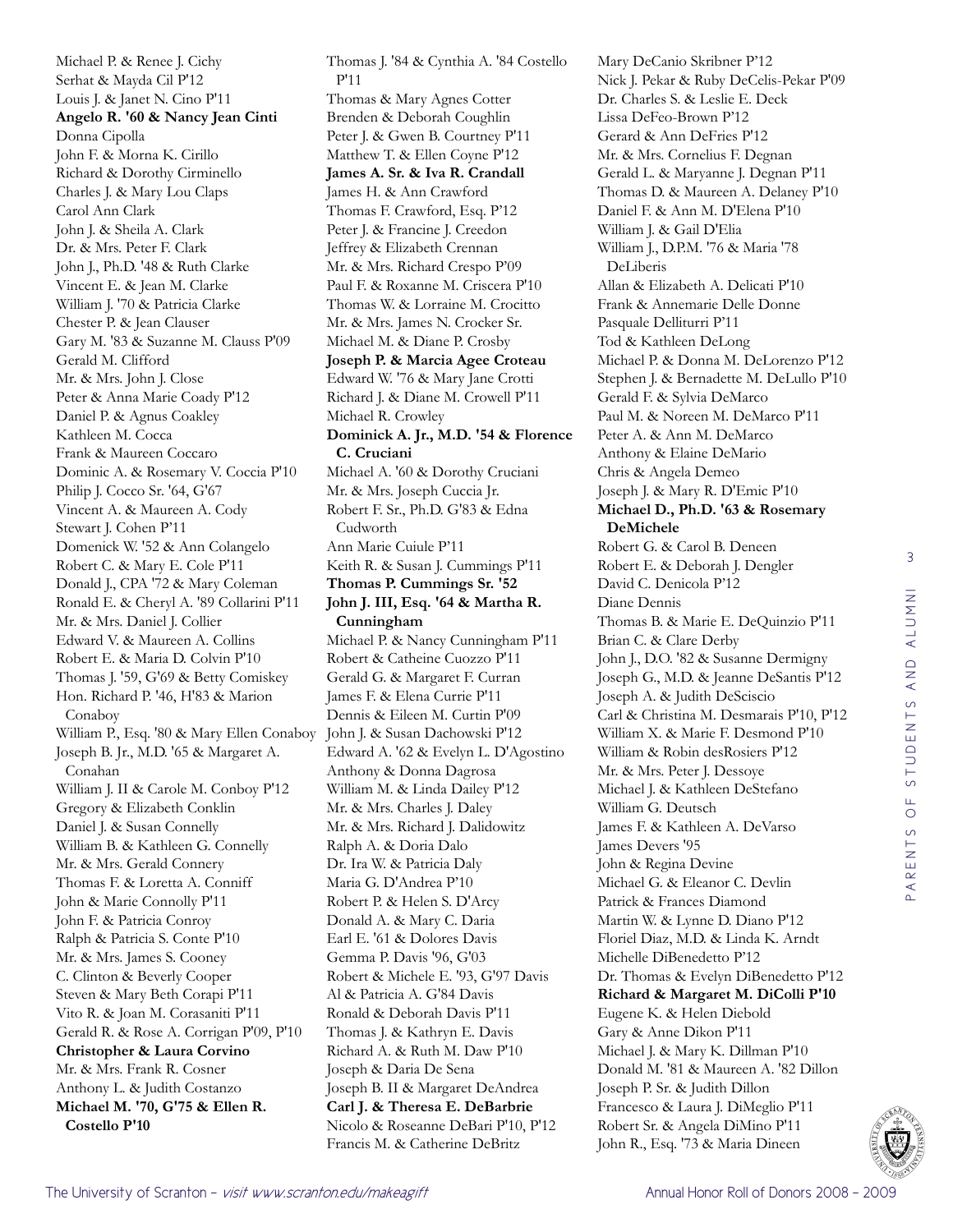Susan L. Dingman **Ralph J. '73 & Susan A. DiRuggiero P'10** Robert & Jane Emmett Mr. & Mrs. James D. Diver Frank V. & Frances J. Dockery Donald P., Esq. '79 & Nancy W., Esq. '79 Dolan P'12 Daniel & Marsha Dombrowski P'11 Gerard R. Donahoe Paul J. & Elizabeth A. Donato P'10 Elizabeth A. Donovan James A. Jr. '65 & Mary Y. Dooley Margaret E. Dooley P'12 Thomas F. & Margaret Dooley Joseph V., ACSW, LCSW '62 & Virginia I. Doria Eugene M. & Marie Dorok Mary C. & Wilbur N. Dotter Gerard F. & Kathleen M. Dougherty James B. Jr. '71, G'75 & Helen A. Douglass Mr. & Mrs. Dennis M. Dowhy Allan & Judy Dowiak P'11 **Joseph T., CPA '69 & Judith A. Doyle** Richard & Mary Doyle P'10 Joseph P. & Karen Drabick Jerome E. & Teresa M. '77 Drogalis John & Gertrude Duardo Michael A. Sr. & Catherine T. Duca Joseph W. & Mary K. Duff Francis X. '55 & Marianne Brink Duffy Robert W. Jr. & Grace D. Duffy James & Elizabeth Dugan Kevin J. Sr. & Anita T. Dugan P'11 George P. '63, G'70 & Arja H. Duhigg Bob Sr. & Mary Ann Duliba P'10 Timothy & Debra Dunham **Daniel J. Dunn '72, G'74 John J. Sr., Esq. '51 & Joanne M. Dunn** Gerard & Margaret T. Dunne **Robert J. '53 & Suzanne M. Dunnigan** John F. & Carol Dunworth Terry & Linda Durbin P'11 **Gerald M. '68 & Mary S. G'72 Durkin Michael A. & Barbara F. Durkin P'11** John D. & Joan E. Dwyer Paul G. Dwyer Janie Dzurilla Robert A. Eagan, Esq. P'11 & Valerie A. St. John Eagan P'11 **Jeremiah W., M.D. '65 & Marion Eagen** William J. & Carol Edison Christopher Ednie P'10 William & Patricia A. Edwards William J. Egan Sr. '68 Samuel J. Jr. & Michele A. Ehly P'12 Karl & Barbara Eiben P'11 Jean A. Elguicze Harry J. & Maryruth Elliott John R. '72 & Rosanne R. Ellis Charles W. Jr. & Josefina E. Elms P'10

Wayne W. '67 & Maureen E. Elvidge Craig M. & Anne M. Endres P'10 Joseph A. Erbel Sr. David Erdman '81, P'09 & Judy Migliore-Erdman '81, P'09 Larry J. & Janice A. Erdman P'10 R. Mark '74 & Patricia J. Erhard Joseph M. & Mary Ann '82 Erlanger P'10 **Thomas, M.D. & Catherine Errico** Thomas E. & Jo-Ann Eschmann P'11 Steven T. & Carolyn M. '76, G'81 Esgro P'09, P'11 Mark G. & Theresa M. Evans P'10 Mr. & Mrs. Robert J. Evans Mr. & Mrs. Roderick T. Ewart Michael J. Sr. '62, G'65 & Jacqueline Ezdebski James & Patricia Fabino P'11 Kenneth & Theresa Fadyn P'11 John III & Pamela S. Faherty P'11 Mark Joseph & Carolyn Marie Fala Edward A. '75 & Patricia '76, G'78 Falkowski P'12 John D. & Kathleen B. Fallon P'10 Donald & Christine Falzon James & Martha Fanelli Antonino & Laura J. Farinella James J., Esq. '62 & Mary Grace Farrell Marian L. Farrell, Ph.D. Stephen & Theresa Farrell P'12 Timothy J., D.D.S. & Valerie A. Farrell P'10 William J., M.D. '56 & Lois Farrell Guy M., M.D. & Patricia A. Fasciana P'11 Peter M., M.D. '49 & Elizabeth Favini Joseph J. & Louise M. Fazio John & Kathleen C. Fedorko P'11 Donald J., D.M.D. '76 & Mary C. Fenocchi P'11 James J. '64, G'67 & Suzanne L. Ferguson John R. '68 & Ann Marie Ferguson John & Catherine Ferramosca James S. & Kathleen Ferrante Vincenzo & Angela Ferrante Nancy Ferri Alda Fertman P'09 James Figaniak P'12 Mr. & Mrs. Antonio N. Finamore John E. & Anne M. Finley P'10 **Michele R. Finn P'11** Joseph T. Finnan '60 Mary J. Finnan '91 Ambrose J., Ed.D. '69 & Irene Finnegan Mr. & Mrs. Stephan F. Finnegan Mr. & Mrs. James Fiorina Robert P. & Dina Fisch P'11 Laurence J. & Irene J. Fischer Herbert & Annette Fisher P'12 John W. & Suzan Fitzpatrick

T. Kevin, Esq. '81 & Elizabeth FitzPatrick Thomas J. & Mary Ann Fitzpatrick James C. Jr. '78 & Mary Fitzsimmons P'10 James J. & Janet Fitzsimmons James Fizzano P'12 John S. Flanagan Sr. Robert J. & Christine Flanagan Roger F. & Helen B. Flanagan Joseph X. '49, H'95 & Betty Flannery Thomas E. Flatley, Esq. '66, P'10 & MaryEllen Grunther P'10 Robert O. Fleckenstein, Esq. Robert W. & Veronica R. Fleissner Sharron Fletcher P'11 Daniel J. & Kathryn C. Flood Richard J. Jr. & Joan Fluehr P'11 John J. '58 & Margaret Flynn Kerren & Mary Flynn Timothy & Eileen Fogarty P'11 James M. & Brenda H. Follo P'11 Vito & Rosalie Fontanetta Dominick & Joyce Forlenzo Mark, M.D. & Marian Forman P'12 Anthony J. & Karen A., CPA '87 Forsette P'12 Mr. & Mrs. John W. Fortuna Sr. Gregory & Blake France P'12 Dr. Vincent & Susan Francescangeli P'10 Gerald & Kathy Franceski Anthony J. & Susan J. Franciosi P'11 Mr. & Mrs. John A. Franco Linda Freeman Dr. Raymond & Andra L. Frey P'11 **William J., Esq. '74 & Diane Fries** George & Karen A. Fugok P'12 Mr. & Mrs. Richard V. Fulginiti William & Constance Furey P'11 Frank H., M.D. & Valerie L. Furman Joseph A., Ed.D. & Sandra B. Fusaro Joseph & Paula Fusco P'11 William A. Gabello, CPA '49 Joseph P. Gaffney, Esq. P'11 & Bernadette Gallagher Gaffney, Esq. P'11 William J. & Patricia M. Gaffney P'11 Allan & Elaine Gage P'12 Richard & Linda Galante P'12 Joseph A. & Marilyn O. Galanti John E. & Ann Marie P. '03, G'09 Gallagher Eileen C. Gallagher Frederick & Patricia Gallagher Joseph P. & Loretta B. Gallagher P'10 Mr. & Mrs. John James Gallen Jr. William M. '67 & Joyce A. Gallis Mr. & Mrs. John Gambale Denis Gamrat P'09 & Lisa Sullivan-Gamrat David F. & Paula M. Ganley Joseph & Susan Gannon P'10, P'12

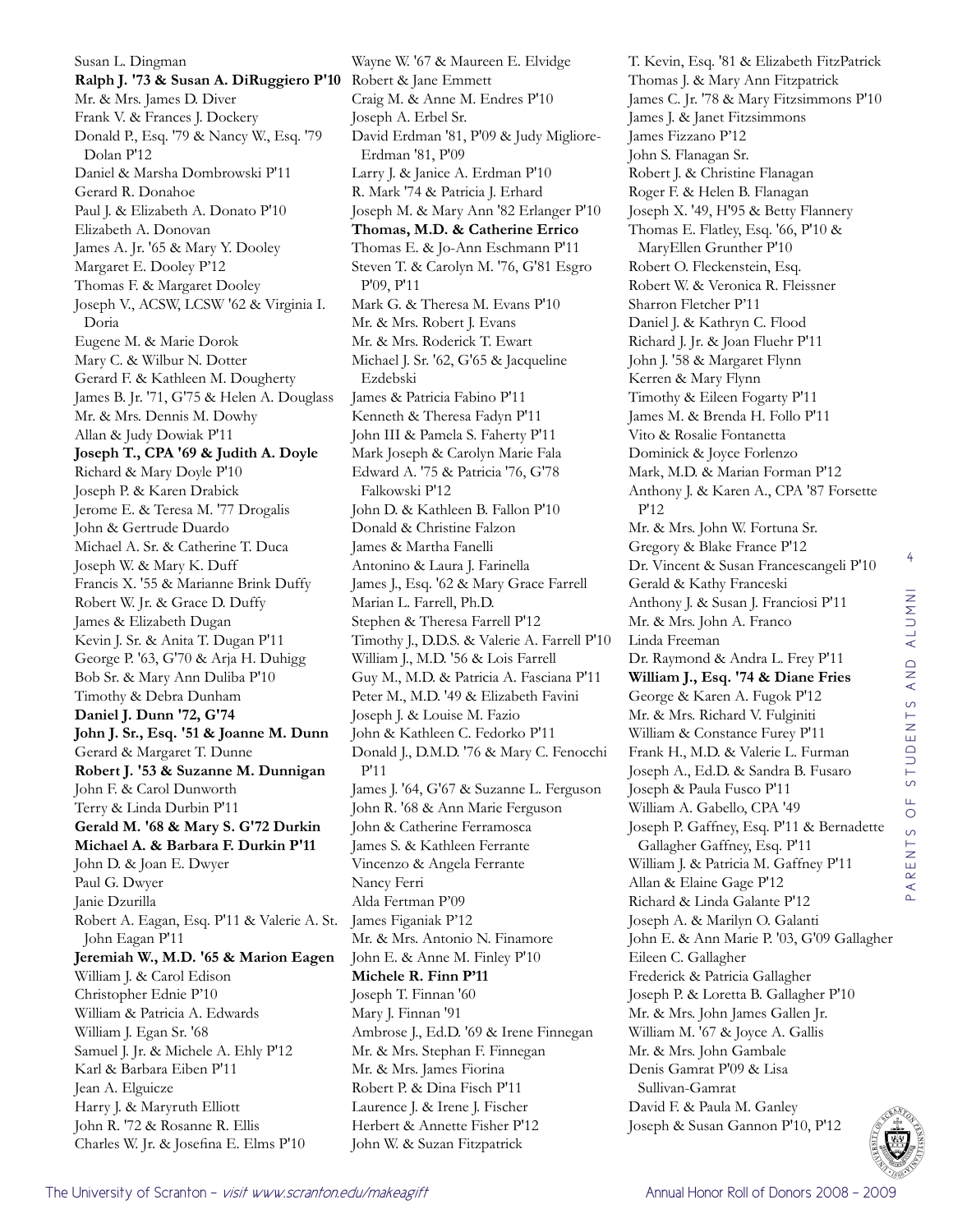Christopher P. & Laura A. Gardner P'11 David & Mary Ann Gardner P'11 Robert & Judith A. Gardner Timothy J. & Deborah A. Gardner Charles & Carla Garia Joseph L. & Afra L. Garofalo **Angelo & Marise '83 Garofalo** Gerard M., CPA '73 & Mary Ann Garvey Joseph L. & Lisa Gatta P'11 Dr. & Mrs. John C. Gaudio Edward & Marie C. Gaughan Eugene & Maureen Gavin Stanley F. & Sheila Gawel Bruce L. & MaryLynn Gaydos P'10 Peter H. & Ellen J. Gebert P'10 Robert J. '81 & Luanne Gehm P'11 James A. & Katherine Geiger Carol J. Gemon P'10 Dr. & Mrs. Ernest Genco Robert Sr. & Patricia Generose Mitchel & Kathleen Gennaoui Robert G. & Lee Ann Gennaoui P'10 **Jennifer A. Gentile P'11** Edward Jr. & Kathleen Gentner John G. Jr. & Karen P. Geppert P'12 Robert R. & Mary E. Getz Albert, D.D.S. & Diane Giallorenzi Philip J. & Elizabeth B. Giangiulio Mr. & Mrs. John Gibbons Patrick J. & Karen A. Gibbons P'10 **Joseph G. & Mary B. Giblin** Robert G. & Janine M. Gibney Frank B. II & Elizabeth M. Gilbreth P'10 Mary Gilbride Thomas & Alyce Gilhool Mr. & Mrs. Paul Gillick John F. & Sandra J. Gilligan Charles M. & MaryJane Gilmartin Frank M. Gilmartin '77, G'82 James J. & Helen J. Gilmartin Robert E. & Eileen A. Gilmore Brian Patrick G'86 & Eileen M. Gilroy P'12 Eric H. & Cindy J. Gimbi P'10 Joseph H., M.D. & Jamie D. Giomariso P'10 Raniero L. & Ivy F. Giombetti P'11 Mr. & Mrs. Ronald Louis Gionta Patrick & Linda Giordano Michael P. & Mary Ann Giovinazzo Barbara E. Gleason '82, G'94 Raymond & Patricia Goldbach P'11 Sanford A. & Debra A. Goldberg P'11 Michael W. & Lynn O. Goldkamp P'10 Robert F. & Yolanda Goldsack P'10 Mark J. & Laura Golosky David & Kathleen Gomes Elisabeth Gomes P'12 Michael E., D.D.S. '80 & Jolene Gonsky Fernando & Silvestre A. Gonzalez Donald E. & Constance Gooley

Joseph M. & Terri L. Gorman P'12 Michael J. Sr. & Patricia A. Gorton **Leonard G., Ph.D. & Deborah J., Ph.D. '73, G'75 Gougeon** John T. '59 & Elinor Gough John P. '58 & Mary Gower Daniel M. & Laura M. Grable James J. '61 & Patricia Grace Rosemary Grady Smith **Patrick J., M.D. '77 & Susan Grady P'09, P'12** Henry & Alice Graebe Henry L. Jr. '62 & Patricia Q. Graham Ronald J., Ph.D. '73, G'76 & Mary J. Grambo P'12 John A. '56 & Elizabeth Granahan Peter C. & Diane Z. Grande P'10 John F., Esq. & Emily V. Grandinetti P'11 Thomas J. & Linda A. Granger Ralph & Dianne Grapentine **Dr. Margaret B. & Jeffrey Gray P'11** Joseph & Maureen Graziano Kevin & Sue Greene Robert E. & Michele E. Greenfield James E. & Kathleen A. Greenlay Kathleen Gregory Robert S. & Nancy M. Gregowicz P'10 Jeffrey M. & Sharon L. Greiss P'12 Mr. & Mrs. John Gremse Anne M. & Paul R. Grenaldo P'10 Paul R. & Anne M. Grenaldo P'10 Judith A. Grisi G'08, P'11 Deacon James J. Grogan Sr. P'11 John & Regina M. Grosso P'10 Michael & Alexis M. Grosso P'10 William & Ellen Gruffi Michael C. & Kathleen D. Grundy Bernard C. & Doris Grzelak Susan Guadagno Michael A., Esq. & Jody A. Guariglia P'10 Francis L. & Angela J. Guenther P'09, P'10 Richard T. & Regina Guilfoyle William F. & Judith A. Gunshannon James & Kathy Gurrieri P'10 William K. & Maryann Guthrie Robert V. & Theresa C. Haas Robert Hackman P'09 David A. & Kathy A. Haddon P'10 Robert S. & Debra Haegler P'09, P'12 Paul & Debora Hafner P'12 Margaret Hagen **Joseph O. '61, G'65 & Diane Haggerty** Drew, Esq. & Mary Hailstone Donald W., D.D.S. '78 & Valerie A. Haines Steven & Joann Halder Charles & Gay Hale Stephen C. Hall, M.D. P'10 & Julia M. DiGioia-Hall, M.D. P'10 Thomas A. & Theresa A. Hall

Anna Marie Halpin William & Sharon Halpin P'12 Mr. & Mrs. William R. Hannan Joseph J. & Mary Ellen Hanntz P'10, P'11 Raymond M. & Lea T. Harper P'12 John K. & Kathleen Harrington P'10 Joseph F., D.D.S. '51 & Eileen Harrington **James J. & Patricia, Ed.D. Harrington** Donald & Eileen Harris P'11 Barry & Donna Hart Maurice I., Ph.D. & Mary K. Hart Joseph A. & Loretta Hartman Robert N. & Margot Hauck Edward M. & Deborah H. Hayde Therese Hayden Robert W. & Anne V. Hayes P'12 William H. G'80 & Elizabeth Haynes Mark C. '72 & Mary Lu Haynie Lee D. & Marilyn R. Hayward P'10 James M., Esq. & Ann M. Hazen P'10 Robert L. Jr. & Leslie M. Healy Manfred Hecht P'12 & Cari B. Comart P'12 Larry A. & Karen V. '91, '91 Heckman James J. & Michele Heenan Mr. & Mrs. Erwin M. Hein Jr. David J. & Cindy J. Heintz P'12 Brian W. Henderson P'12 Robert & Linda Hendricks John C. & Phyllis Henrikson John & Mary Louise Henry P'12 John U. & Susan Heppler Raymond P. & Lois A. Heron Karen Hession P'11 Peg Hewitt D'Angelo Charles E. & Patricia A. Heyer Edward W. & Nancy A. Hickey P'10 John & Gael Hill P'11 Kenneth & Michelle Staszak Hintz William J. '65 & Barbara A. Hinz Thomas Hoatson P'10 & Lynn Oliver P'10 Frank X. '57 & Pattie Lou Hoban James R., MHA & Jean M. Hockenbury P'11 Ward Hoekstra P'11 & Linda J. Brandt P'11 Thomas W. & Barbara J. Hoerst Thomas W. & Linda M. Hofer P'12 Alan W. & MaryAnn Hofmann P'12 **Thomas P., Ph.D. & Margaret M., Ph.D. Hogan Thomas G. Jr., CPA '79 & Susan M. '79 Hogan** John & Anne Hogya P'10 Christopher & Nadine Holladay Terry S. & Linda M. Holland Daniel J. & Lois B. Holody Elizabeth Holzman Frank & Kathleen Hopkins P'12 William J. Jr. '60, G'69 & Ann Marie Hopkins

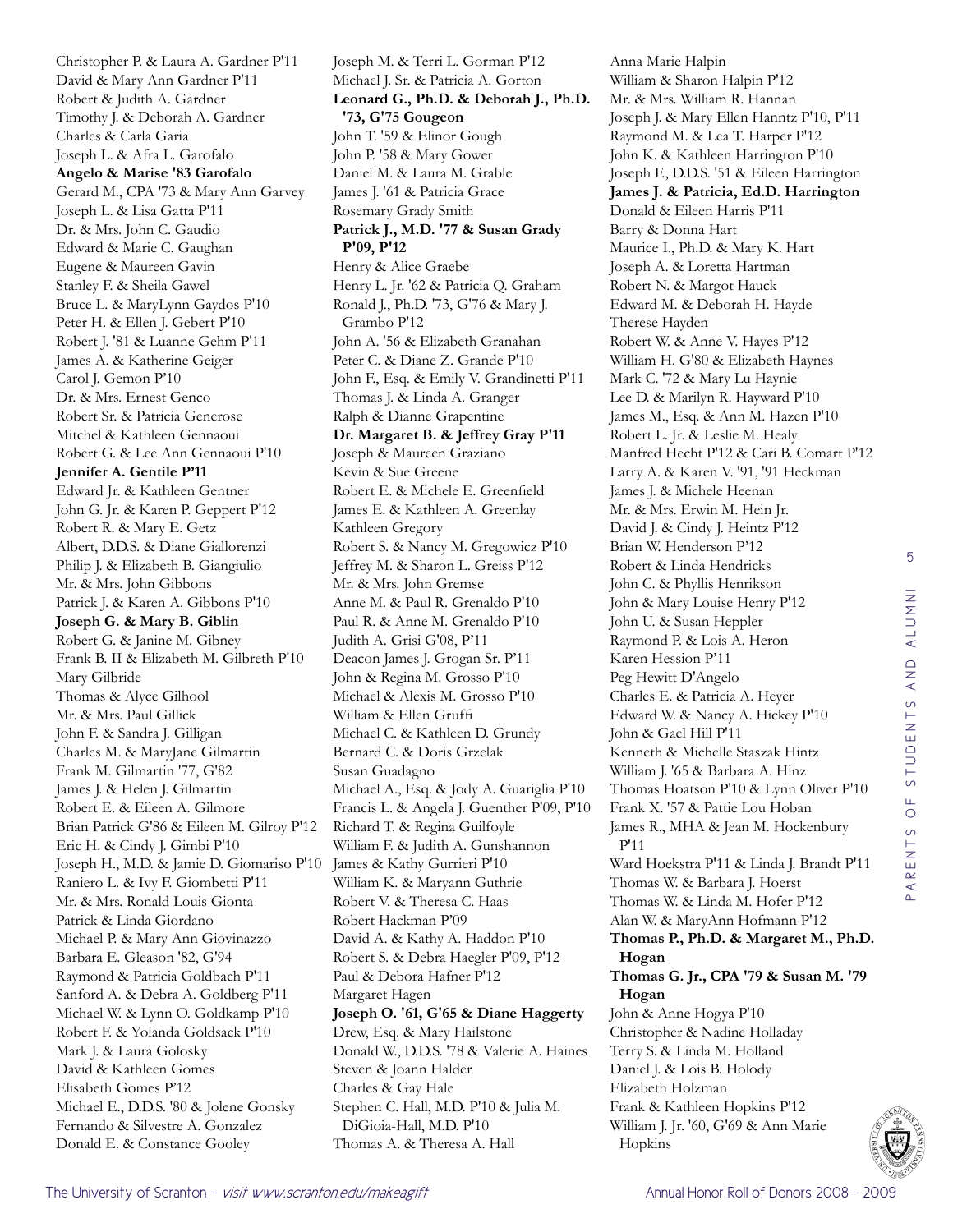Michael J. & Cheryl M. Horan P'12 Paul D., Esq. & Adrienne K. G'82 Horger Robert P., D.D.S. '79 & Karen P. Hosko P'09, P'10 Colin H. & Adair Houston William '62 & Nancie Houston Thomas & Barbara Hovey P'12 Peter & Jenine Hucke Donald D. & Kathleen Hudzinski P'12 Edward J. Sr. '58 & Theresa Hughes Donna H. Hutchinson Mr. & Mrs. Nicholas J. Huth John E. & Joan M. Hutton Eugene F. & Dolores Hylinski Gregory & Marie Iacovoni **Teresa Iannielli**  Domnick & Ann Marie Iezzi Dominic '67 & Laura Ingraffea Jean Ingrilli P'09 Sandy & Marlene Insalaco Michael Ireland P'12 Ronald D. & Wilma Istivan Jerome, Esq. & Kathleen M. Jabbour Lucian & Doreen P. Jablonski Joseph F. Jr. & Denise M. Jacobi P'11 John J. & Monica J. Jaworski P'12 Thomas & Sharon Patricia '97 Jaworski Thomas P. & Susan W. Jennings Lawrence F. & Mary B. Jerome P'10 Chester A. '74 & Joanne N. '84, G'87 Jezerski Douglas E. & Deborah A. Jones P'10 Dr. Edward L. & Kathleen R. Jones Edward & Doreen Jones Jeffrey R. & Diane M. Jones P'10 Richard W. & Karen A. Jones Jeffrey Joralemon Brian F. & Margaret Jordan Donald J. Jr. '81 & Kelly Jordan P'10, P'12 **Jerome W., M.D. '67 & Marlene Jordan** Alfred A. Sr., CPA G'73 & Mary P. Jordano Jeffrey S. Joseph '80 Michael Jr. & Marie Joseph Ronald N. & Jacqueline G. Joseph Kenneth R. & Mary D. Josephs Gerard F. Jr. & Donna M. G'86 Joyce P'10 John J. & Donna Joyce Joseph M. '59, G'67 & Carolyn W. Joyce Robert M. & Kathleen J. Joyce Catherine Judge Fizzano P'12 James P. '51 & Kathleen Judge James R. & Margaret B. Judge John J. Jr. '50 & Joan Judge Kathleen P. Judge Carl & Mary Kachmar P'11 Robert L. & Kathy Kaiser **Prasadarao, Ph.D. & Vijaya L. '82, G'85 Kakumanu** William E. & Audri L. Kalinowski

**John P. '63 & Carole H. Kameen** Rose M. Kaminski '96 Walter J. Jr. '68 & Carol A. Kaminski **Edward M. & Christine A. Kane P'12 Eugene J. Sr. '54 & Joan Kane** Frank & Rosemarie Kane John R. & Diana L. Kane William M., M.D. '43 & Ruth Kane Diane G. Kanis P'12 Mr. & Mrs. John Kapelan Marvin & Theresa J. '87, G'88 Kaplan Dennis R., D.O. '78 & Susan B. Kapp P'10 Kevin F. & Karen Kappler P'11 Joseph A. '58 & Carol Karam COL John A. & Laura L. Kardos P'12 Joseph P. & Paulette Karlavige **Martin, M.D. & Julianne Karpeh P'11** Robert J. & Teresa Karvell P'11 Eugene J. & Mary Ann Katapski P'09 John G. & Mary C. Katinas Donald J. '70 & Frances Kavulich Basil & Valerie Kayal Maria Kazimierczak P'10 John & Lois Kearney James M. Sr. & Mary Keating Dominic J., Esq. & Kathleen Trask '75 Keating Dr. Charles J. & Sally Keefe Joseph F. Jr. & Anne L. Keenan Joseph E. & Diana Keily Brian P. & Rosemary Kelly P'10 **C. Martin Jr. '59 & Ann Marie Kelly** James A., Esq. '48 & E. Jane Kelly **Joseph T. Sr., D.M.D. '64 & Ann Marie Kelly** Mary H. Kelly G'76 Susan M. Kelly Michael L. & Carol Kempski Kevin G. & Margaret Kenefick P'09, P'11 Ann Kennedy P'12 John M. '50 & Mary C. Kennedy William J. Kennedy G'91 Edward J. & Brigid Kenney Joseph A. & Mary S. Kenney Robert J. & Barbara B. Kenney Thomas A. & Melanie Kenney Stephen & Rosemary Kern William & Margaret M. Kessler P'09, P'12 Christine P. Khoudja Edward F. & Elaine L. Kicak Kevin C., M.D. '72 & Eleanor Kiley Robert & Cynthia King P'10 Philip J. Jr. '75 & MaryAnn C. Kinney Roger T. & Maryanne Kirk P'12 Raymond & Barbara Kizelevicus Paul R. '77 & Mary Ellen Klassner James R. & Carol A. Klein Peter & Irene Klein

Donald A. Jr. & Donna J., R.N. G'91 Kepler Clayton S. Jr. '70, G'74 & Deborah LaCoe William J. & Elaine M. Klein Stephen L. & Deanna A. '86, G'91 Klingman Edward J. & Kim L. Kloniecke P'11 Richard J., Ph.D. '74 & Laurie A. '93, G'06 Klonoski P'09 David A. & Mollie Klotz Randy W. & Nancy B. Knapp P'11 Robert Sr. & Barbara A. Knight P'09, P'11 Robert W. & Virginia B. Koar P'10 Marlin L. Jr. & Ann M. Koch Richard & Victoria A. '08 Kocis G. Jeffrey & Therese J. Koepper Eileen M. Koerner P'12 James J. Sr. & Florence Kollmar Fred M. & Cathy A. Kopecki P'11 Lisa & Stan Kopertowski Walter & Susan Koprowski George & Elizabeth A. '98 Korb Edward P. & Charlotte C. Kordek Andrew J. '73 & Diane B. Kosar Edmund M., Ed.D. & Margaret M. Kosmahl Joseph F. & Sharon L. Kosmo Rev. Yaroslav & Maria Kostyk **Alan M. & Judith G'89 Kosydar** Richard D. & Pamela Kotz P'10 Frederick J. '64 & Sally Ann Kozlowski Raphael R. & Theresa Kozlusky Alan & Sara Kratzer James P. & Philomena Kregler Valerie P. Kriney, Au.D. P'11 Walter F. & Carolyn Kropf P'11 James & Virginia Krul Robert E. & Jean M. Kuehn P'09, P'10 Roger K. & Sandra Kuehnlenz P'10 **Jacques P. '62 & Therese C. Kueny** Daria Kulchycky Andrew & Beverly Kuna Stanley J. Sr. & Janet K. Kuna P'09 William D. & Paulette M. Kuntz Clare M. Kunz Raymond & Susan Kurtulik William & Gail Kuschman John A. & Patricia Kutch Louis W. G'82 & Jane LaBar Robert & Gloria Labatch Michael J. Sr. & Theresa A. Lacovara Joseph J. '74 & Nancy P. Laffey RoseMarie Lally-Doyle, Esq. '76 Robert & Nancy Lamb P'11 Patricia A. Lamendola Mr. & Mrs. Donald C. Lammers Ralph M. & Ruth H. '00 Lancia Joseph & Pamela Lang Eugene M. Jr. '58, G'64, G'68 & Evelyn Langan Bonnie J. Langbein George & Jane Lapin

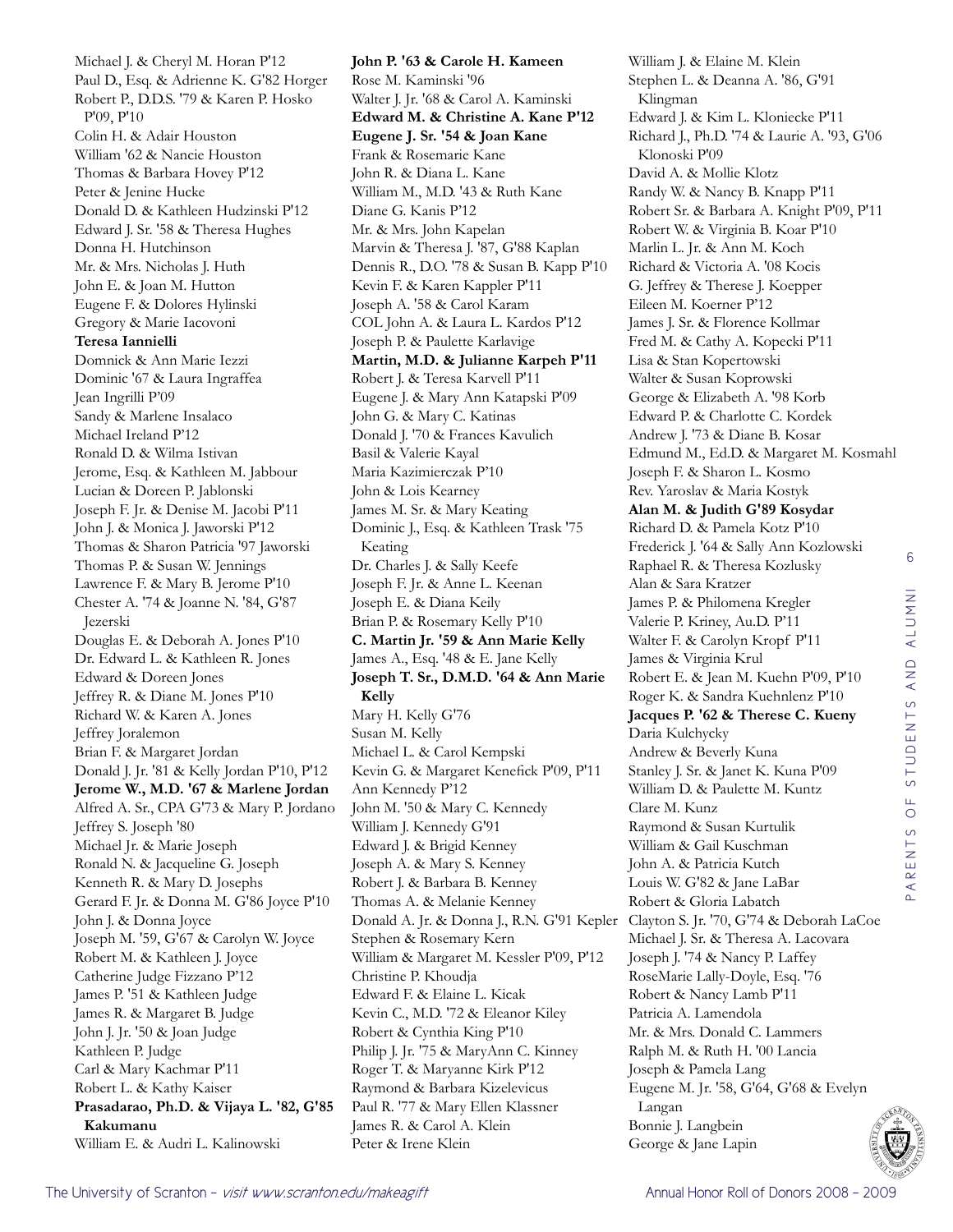Robert & Colleen Lapowsky P'12 Richard J. & Lidia D. Larkin Thomas & Diane Larkin P'12 **Lloyd & Kathleen LaRousse P'11** Donald P. & Diane M. Larson P'11 Joseph E. & Marlene Laskowski Gregory, Esq. & Diana LaSorsa P'11 Paul P. '57 & Marie S. Latzanich Leonard J. III '72 & Rosemary K. '98, G'04 Lavelle **COL Zim E., USA, Ret. & Patricia P. G'76 Lawhon** Thomas F. Sr. & JoAnn Leahy Thomas W. & Kathleen Leahy Mark S. Sr. & Lisa M. Lechmanik P'12 Ronald G. & Eleanor M. Lecours James A. III & Eleanor LeGates James & Barbara Lennon P'12 **Charles A., Esq. '75 & Margaret D., Esq.**  Geraldine G. Maher **Lenns** Richard & Linda LeNoir P'12 John & Julie A. Leonard P'12 Aly M. & Elisabeth M., Ph.D. Lescouflair P'10 Christopher & Mary Lesniak P'11 Kenneth & Carolyn Lester William G. '62 & Mary Beth Letwinsky Harold D. & Marie, O.D. Levine P'10 John S. G'83 & Mary Kathleen G'83 Lewis P'09 Darlene M. Lewis-Hilton P'11, P'12 Louis F. Jr. & Beverly E. Liberatori James J. & Mary Lill Gerhard J. & Carol A. Lindenmayer P'10 John Lindsay P'10 Robert & Virginia Linskey William W. & Debbie L. Lisman P'10 Cameron Livingstone Mario & Diamela Llanos P'10 Joseph C. & Anna Lo Re Gregg '87 & Mary Jo '87 Loboda P'11 Walter T. & Marie D. Lockhart **Daniel P., MSW, MS '68 & Barbara J., Ph.D. G'82 Loftus J. David & Patricia T. Lombardi** Ronald J. & Kathleen Lombardo Albert J. & Evelyn Lopez Kenneth R., Ph.D. & Brenda Lord Christopher A. & Catherine Loretz Donald R. Jr. '77 & Geraldine A. Loughney P'11 Frank J. '55 & Edith Loughney Joseph M. '54† & Ann Loughney Kevin J. '80 & Deborah A. '81 Loughney P'12 John E. & Mary E. Lovasz Anthony A. & Barbara J. Lowe P'10 Linda Lowmiller P'12 Michael II '63, G'82 & Grace G. Loyack

James T. Jr. & Patricia E. Ludwig P'11 Bernice P. Lukus George E. & Mary Ann V. Lutz Paul D. & Henrietta Lutz Joseph F. & Anna Lynch **George V., Esq. G'71 & Patricia B. Lynett** James J. & Kathryn Lynn Matthew H. & Paula G. Lynott Francis P. & Barbara A. Lyons **Robert J., M.D. & Juliet Maccone P'10** Robert MacDonald Thomas E., M.D. & Mary Ann Mackell P'12 Margaret A. Madden P'12 Theodore B. & Sharon L. Madden William J. Madden, Esq. Thomas & Rosemary Magee Mr. & Mrs. John F. Maguire Thomas & Jeanne Maher P'11 Harry & Patricia Mahlstedt John J. & Patricia Mahoney Brian J. & Ann Mallon Garrett & Kathleen Malloy Martin J. & Rosemary A. Malloy John E. & Susan M. Maloney P'11 Mr. & Mrs. Enio Malpeli Donald F. & Mary Ann Mammano Thomas & Linda Mammen Joseph A. & Patricia R. Mancuso P'11 Thomas J. & Patricia Mangan Mr. & Mrs. C. Michael Manganaro William J. Manganaro P'11 Florito & Erajoy Mangubat P'10 John J., D.C. & Susan R. Mannion P'10 Malachy E., Esq. '76 & Marguerite D. '92 Mannion P'11 Dr. Robert A. Manzi P'12 & Shelsa J. Angione P'12 Edward & Patricia M. Marcinek Carl & Lisa S. Marczak P'10 Vincent Marella Sr. Joseph & Elaine Maresca Joseph & Rose Maresca P'11 John A. & Anna Marino P'12 Eugene J. & Jean Mariotti **John R., D.D.S. '75 & Margaret Q., Au.D. Mariotti P'10** Stephen C. & Laura Mariski Jane & John Marshaleck Craig A. & Mary Marshall Barbara A. Martin Edward R. & Virginia M. Martin James P. & Kathleen F. Martin P'10 James W. & Sandra A. Martin John Michael Sr. '63, G'71 & Patricia Martin Robert F. Martin Thomas J. & Mary Ann Martin John G. '68 & Cheryl Martines

Anthony & Linda Martinez P'10 **Gregory S. '82 & Kathleen Martino** John S. & Anne Marie Martino P'10 Joseph & Cheryl A. '89 Martonik P'11 William D. Marvin & Kathy-Ann Baus Patrick J. '79, G'85 & Ann Marie Marx P'09, P'12 Guy & Marie Marzella Michael & Elisabetta Marzullo P'12 Pasquale N. Sr. & Susan L. Mascaro William A. & Mary Ann Maslar Mary K. Matarazzo Varughese M. & Jolly V. Mathew P'10 **Gerald G. & Kathy S. Matlesky P'12** Nelson Matos P'11 & Wanda Acosta-Matos P'11 Michael & Mary Matthews P'12 William & MaryAnne Matthews Andrea Mattingly P'09 Paul & Anastasia Mauer P'11 Virginia M. Maurer Joseph Maxwell & Jeanne DiFabio Kathleen Mayer Herbert B. Mayo John P. & Patricia A. Mazza P'11 **Gerald B. & Janice T. Mazzari P'12 Alan R. '68 & Patricia M. Mazzei** Joseph T. Sr. & Arline Mazzocchi Simeon F. & Janet McAleer Kelly A. McAlonis Richard J. & Maureen McCabe John P. & Alane M. McCahey William J. & Theresa McCahill Mr. & Mrs. Francis X. McCann John F., D.O. & Lisa D. McCarthy P'12 Kevin B. & Deborah McCarthy P'11 Mr. & Mrs. Michael F. McClintock **Mathew J. & Helen C. McConnell P'11** John M. & Nancy M. McCormack Richard O. & Cindy D. McCormack P'10 Joseph & Patricia McCulloch Mark & Suzanne McCullough George & Diane McDermott P'11 **Michael J. '71 & Patricia C. McDermott P'10** Shane P. & Eileen S. McDermott P'11 **Dennis L. & Barbara McDonald** James H. & Frances L. McDonald P'10 Joseph L. & Diane M. McDonough P'10 **Mark R. '72 & Carol McDonough** Michael G. McDonough Patrick M. '71, G'75 & Mary A. McDonough Robert & Emily McDonough Mr. & Mrs. John E. McEnery Shawn M. & Seana K. McFadden P'12 Hon. & Mrs. Robert C. McGann James & Jane McGarrity Mr. & Mrs. Noel P. McGee

7

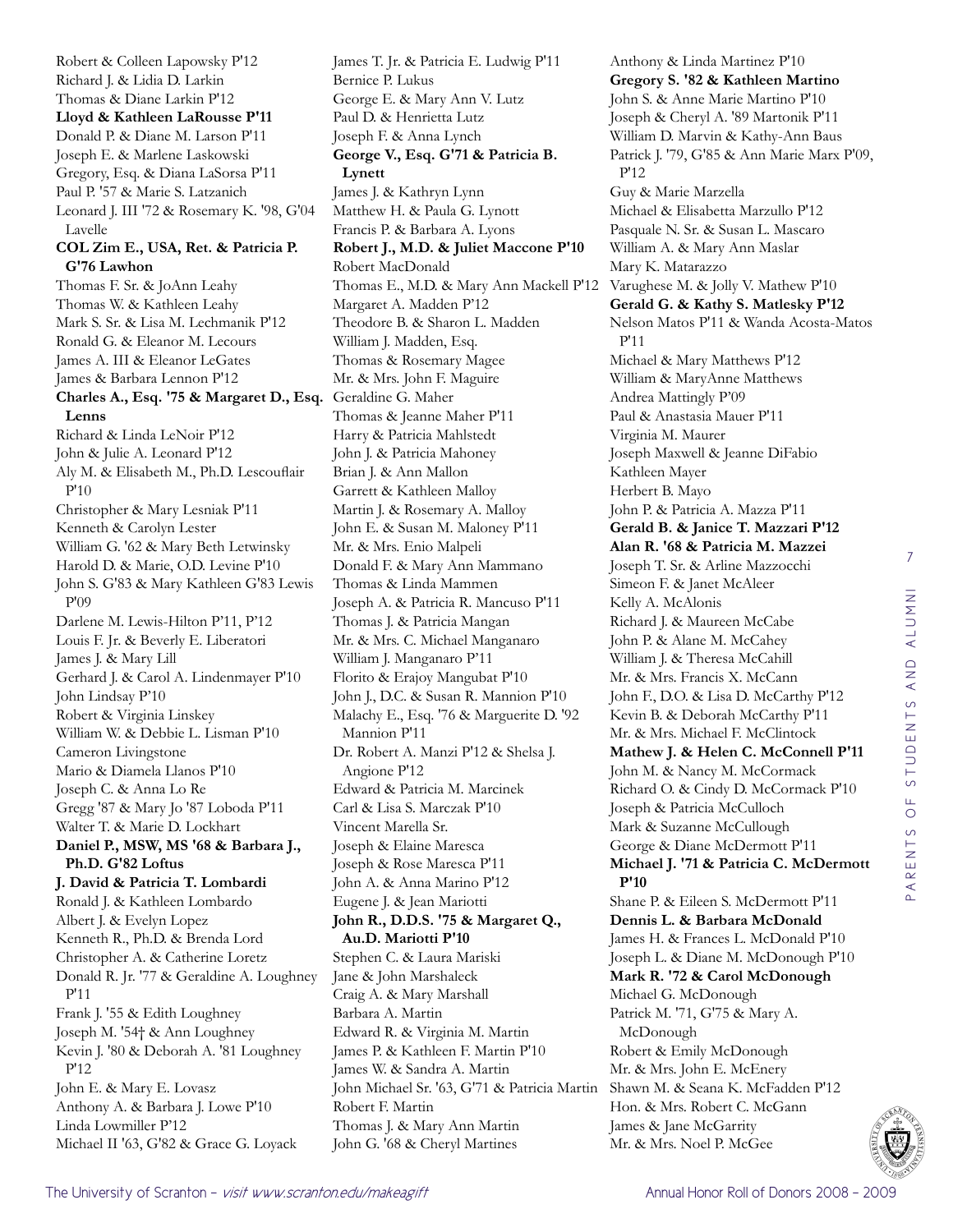Ronald E. & Jean A. McGee P'10 Donald & Valerie McGhee Michael D. & Theresa McGill Robert W. Sr. & Mary McGill P'12 Rodney J. & Kimberly A. McGlynn P'11 Robert T. & Anne Marie T. McGoldrick Alexander M. '64 & Ann McGowan James F. McGowan Jr. P'09 Richard F. & Carol A. McGowan P'10 Terrence L. & Teresa McGowan P'12 Henry C., Esq. '52 & Mary Ann McGrath James P. Jr. '65, G'67 & Mary McGraw Roger M. McHale Jr. & Jean M. Luceno-McHale Robert G'69 & Kathleen McHugh John M., Ph.D. & Maureen McInerney Mr. & Mrs. Richard T. McInerney Karen B. McIntyre James J. '60, G'72 & Lucille C. McKane Edward C. & Eileen P. McKeever P'10, P'12 Bernard P. & Jeanette McKenna Patrick & Kathleen A. G'80 McKenna P'11 Myles P. & Phyllis McKenna P'12 Robert W. & Ann K. McKenna Jeffrey & Laurie A. McKeveny P'12 Mr. & Mrs. Edward R. McKillip Jerome J. & Audrey J. McKinney John P. & BettyAnn McMahon Joseph M. Jr. & Wendy McManus Paul & Tracey McManus P'12 Thomas J. & Concetta McManus **Patrick J. & Patricia A. McMenamin P'12** Mark McMenamy, Esq. P'11 & Diane Blake-McMenamy P'11 Michael & Joanne McNally Robert M. & Theresa A. McNamara Gerald J. & Mary Ann McNeff Vincent P. & Rosemary McNichol MaryEllen McNish Elizabeth A. McNulty Daniel & Marisa McPherson P'09, P'12 Gerard J. J. & Patricia McPhillips Kathleen McQuaid Margaret A. McQuaid John P. & Ann Marie McShea P'12 Sean M. & Monique Meagher P'12 **Thomas '71 & Josephine Medico** Paula M. & Mark L. Medinger Joan Medvecky Kathleen Mehall William J. & Michele W. Mele Carla Menago Dr. Leonard R. & Faith Mendola P'11 Marriann Mercado P'09 **F. David Mercanti**  William C., Esq. & Linda T. Mercer P'10 **Hon. John, Esq. & Cecelia M. Mercuri P'10**

Richard T., D.P.M. '68 & Ruth Meredick Paul & Lydia Merget **Francis J., CPA '70 & Beverly Merkel** John & Patricia Metzger P'11 Robert A. & Patricia Meuser **James A., Ph.D. '61 & Mary P. Mezick** Jack & Cecilia Micali P'11 Thomas A., M.D. & Francesca Mickler Richard A. & Carol A. Miglino Peter & Joan Mikos Frank J. & Helenmary T. Miller John W. Miller, M.D. P'12 & Linda A. McCormack P'12 Mary C. Miller Michael C., D.M.D. & Sandra L. Miller P'12 Ronald E. Miller, Ph.D. '70, P'09 & Patricia Bederman Miller, Ph.D. P'09 James P. & Anne Millett **Skip, CPA '67 & Fran Minakowski** Stephen M. & Lorna E. Minicone P'11 Howard & Anita Minnick Cliff & Loraine Miras **Jerome, M.D. & Susan Moga** Francis & Deborah J. Molchan Jose & Laurie Moledo **Mark A. & Lynn M. Molitoris** Sam P. & Cheryl A. Monachino P'11 Irene C. Monaghan John & Donna S. Monaghan P'10 William J. & Rose Monahan P'10, P'12 George P. & Bonnie J. Monastra P'10 Greg & Patricia Mondadori P'12 Cosmo A. & Carol A. Mongiello P'10 Mr. & Mrs. Michael J. Montalbano Sr. Michael & Susan Montgomery Anthony & Denise Montone Cortlandt R. & Anne Montross Robert E. & Jacqueline S. Moore P'11 Terrence B. & Elaine R. Moore P'10 Thomas M. & Mary Ellen Moore P'10 Richard F. & Kathleen A. Moors Michael J. '73 & Debra Mootz Connie A. Morahan Walter R. III & Kathryn Moran Kenneth J. & Marianne E. Morgan Michael & Patricia Morgan Richard & Georgiann Morgan William & Roseann M. '04 Morgan Gino Mori, M.D. Donna Morris John P. & Rosemarie C. Morris Richard & Mary Morrison Mr. & Mrs. Daniel J. Morrissey Geraldine Mosca P'10 Derek S. & Jo Marie Mounsey P'11 Elizabeth M. Moyer Mary Elizabeth Moylan G'90 Ann S. Moyles G'99 Roger L. Mueller & Joanne Roger

Lawrence D., M.D. & Margaret S. Muldoon P'10 John & Julia Mullen **Richard, M.D. & Deborah Muller P'12** Stephen & Deborah A. Mundorff P'10 James V. G'90 & Diane S. Muniz Catherine Murphy Neil M. & Eileen M. Murphy P'10 Joseph F. Jr. '62 & Dorothy Murray Anthony J. & Beverly Musa Richard R. & Deborah S. Musso P'11 **Gerard, Esq. & Alice '84 Musto P'10, P'12** Carmine & Nancy Naddeo Patrick G. & Carol Napolitano Louis J. Sr. '65, G'68 & Elizabeth Nardella Jack D. & Donna D. Nash P'10 Stephen B. & Geraldine Nathan Kevin W. '77 & Joanne M. Nattrass John P. '56 & Catherine Nealon John T. & Joy Ann P. Neath **Andrew P. Nebzydoski, V.M.D. '77, P'10 & Patricia A. Morgan, V.M.D. P'10 Joseph A., V.M.D. '74, G'77 & Kerry Jo Nebzydoski** Anders P., M.D. '83 & Rosann, Esq. Nelson Margaret Nelson P'09 Charles J. & Patricia Nemeth Mr. & Mrs. Charles B. Nesbitt Geraldine Neville Philip E. & Ruth E. Newlander Toan D. & Huong Nguyen P'11 Mr. & Mrs. Joseph T. Nicholas JoAnn L. Nicoteri, Ph.D. Sue Nielsen Thomas E. & Judith M. Noonan George E. Sr. '66, G'70 & Donna R. Noone James P., M.D. '63 & Susan Noone James E. & Lucy Ann Norton P'10 Patrick & Maureen Notaroberto Gary D., D.O. & Mary Ann L., R.N. Nothstein Thomas S. & Kathleen M. Notor P'11 Joseph P. & Beatrice Nucera Dennis A. & Patricia M. Oakley P'10 Frank J. '47 & Lucille O'Boyle Michael O. '74 & Suzanne O'Boyle William M. & Marion R. O'Brien Mr. & Mrs. Dennis J. O'Connell John J. Jr. '56 & Nancy H. O'Connell James F. & Lynne O'Connor John M. & Mary O'Connor P'11 John O'Connor P'11, P'12 Mr. & Mrs. John R. O'Connor Joseph F. & Jean M. O'Connor Joseph & Maureen O'Doherty **George J. O'Donnell, M.D. '45†** Michael & Patricia O'Donnell Ronald & Jocelyn O'Handley P'11

8

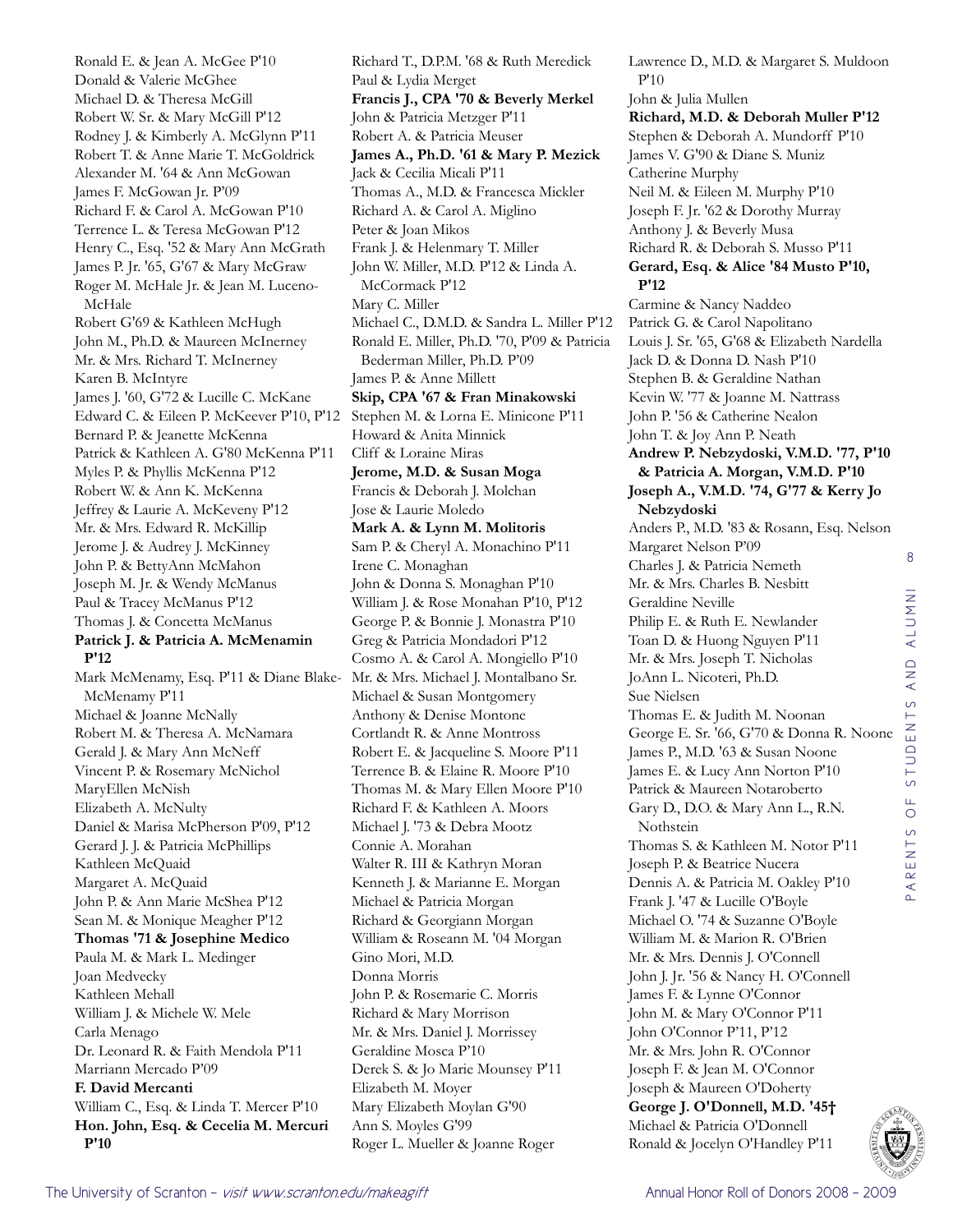Mr. & Mrs. Thomas N. O'Kane Mr. & Mrs. Michael D. O'Keeffe Stephen & Marilyn Oles Dr. Joseph M. & Kathleen M. Olivetti Vickie Oller P'10 Maria Olson **John J. Jr., Ph.D. '64 & Helene M. O'Malley** John F. '57 & Sheila O'Malley Michael A. Jr. '78 & Audrey B. Ondich P'11 Michael P. III '71 & Gail G. Ondo **Paul J. & Lorraine A. Ondrasik** Carl A. & Karen O'Neil P'10 **MG Daniel J., USA, Ret. '59, G'64 & Alice L., Ed.D., NHA G'84 O'Neill** Thomas A. & Nancy H. O'Neill P'11 Brian P. & Karen O'Reilly Donald Orokos Stephen G. '73 & Barbara J. O'Rourke Francis D. & Bernadette O'Sullivan P'12 Helen Otley David A., D.D.S. '62 & Kathryn J. Oven Marjorie Owen-Baillie Thomas P. & Mary Anne Owings Donald & Karen Ozycz P'12 Richard H. & Arlene Pace Donald G. & Denise R. Pachuta Amy L. Palmer P'10 Louis T. & Marian K. Palmeri P'11 Mr. & Mrs. Roger P. Panciera Sally A. Pantages P'11 Charles G. & Camille M. Paolino P'10 Theodore G. & Joanne D. Pappas P'10 Ronald R. Holden Sr. & Christine Papson Olinto Parenti Michael J. '64 & Mary F. Parise Benedetto & Barbara Parisi P'11 Ronald F. & Alberta V. Parisi Stuart G. & Patricia Parker Frank & Denise Parlamas P'11 Andrea R. Parlanti Charles L. G'69 & Joy Ann Parry Richard A. G'72 & Jean Pascoe **Richard H., Ph.D. & Margaret R. Passon** Anthony & Cynthia A. Pastore P'10 Frank, M.D. & Susan Pastore Dilipkumar, M.D. & Minaben, M.D. Patel P'12 Pravin K., M.D. & Rekha P. Patel P'12 Shailesh R. & Sitaben Patel P'12 Susan E. Patten James & Patricia Patterson Carl & Sondra Pavlick P'11 Alice Pearson **Anne Penetar**  David & Angela Pennucci Pasquale & Linda M. Perfetto P'12

**Joseph A. Perfilio, D.C. '51 & Marjorie Campbell-Perfilio** Robert S. & Christine P. '91 Perko Anthony M., M.D. '60 & Emily Perry Don B. & Mary Kay K. Perry P'10, P'11 Ray & Mary Ellen Perry P'12 Raymond C. & Joanne Perry **John R. & Maureen Pesavento** Alan R., Ph.D. '76, G'77 & Ann Marion Peslak Joseph C. Peters, Esq. P'11 Bart B. & Christine R. Pettine Richard J. & Mary Pfeiffer Brian J. '83 & Mary Pat '83 Phelan P'12 David M. '69 & Marie Philips Janice Denman Philips Henry A. '75 & Carol K. Phillips Michael J. & Kathy A. Phillips P'12 Grace Piatek P'09 David M. & Donna M. Picarelli P'10 Louis J. & Leonora M. Picciano P'12 Salvatore & Bernadette M. Piccolo Joan F. Picillo Dominick A. & Joyce W. Piedmont Kenneth J. & MaryJane Pietrzak Glenn A. Pirozzi Sr. P'11 Stephen Pisko P'12 Francis M. & Karen L. Platt P'10 Greg & Leslie Plifka Richard & Mary Plumb Fredric J. & Debra N. Pocci P'12 Robert Sr. & Karen Podlinski Theresa A. Polchik P'12 Peter & Patricia Poloney Richard A. Pomager Jr. Vincent & Jean Pomarico Robin R. & Maureen E. Poorman P'12 Mr. & Mrs. Frank S. Popeck Patricia J. Popeck G'91 Stephen J. & Mary A. Porth Lawrence & Lorraine Porto P'12 Arthur & Michele Posocco P'12 Lawrence & Arlene Postupak William J. Sr. & Lynn Ann Potkulski Kenneth & Linda Powers Thomas F. Praiss, EA, CFP **Donald L. Sr., M.D. '63 & Sally A. Preate** Peter A. & Patricia S. Rizzo Greg & Anne Prial Timothy B. & Susan E. Primerano Michael J. & Barbara A. Priolo P'10 Clifton Prokop & Beth Burkhauser Linda Protesto P'09 James & Mari Prudente William M. Sr. & Rosemarie Pryle Joseph & Doreen Puchalski William & Grace A. Pugh P'10, P'12 **Dominick A., V.M.D. '79 & Joanne '79 Pulice P'10** John F. Sr. G'89 & Angela N. Pullo

James R. & Jane N. Purtill Thomas J. Jr. & Deborah A. G'89 Puscavage Santo J. '93 & Dorothea A. Quatra John & Kimberly L. Quinn P'09, P'10, P'12 Maureen Quinn P'11 Pablo & Maudlin Quinones William S. & Michelle F. Rainsberger Murli, Ph.D. G'84 & Margaret A. Rajan P'12 **Marie Rakauskas**  Edmund G. & Mary A. Rakowski P'12 Douglas & Alice Ranson Thomas & Rev. Frances E. Ranton **Anthony Raso**  Mr. & Mrs. Nikitas D. Rassias Michael E. & Karen N. Rau P'12 Michael & Anna Ravensbergen P'11 Francis J. Jr. & Monica M. Real P'11 John P. '83 & Kathleen A. '86 Reap P'12 Mr. & Mrs. Frank Reciniello Francisco B. & Josephine S. Recio John M. Reddington G'68 Joseph G. '65 & Nancy Redington John & Maureen E. Reedy P'09, P'11, P'12 Kevin & Karen Reedy P'11 Charles R. & Diane N. Reichold P'10 Michael P. & Kathleen E. Reidy P'12 Concetta D. Reilly Thomas E. & Bernadette A. Reilly **Vincent F., Esq. '80 & Eileen T. '82 Reilly P'11** Dr. & Mrs. Charles R. Reina Russell & Ellen Jane Reinertsen P'12 Timothy J. Sr. & Nancy A. Rewick P'12 James C. & Karen V. Riccobono John M. Sr. & Mary Ann Richter Gerard & Annemarie B. Rider Richard B. Ridings Daniel & JoAnn Rigby P'11 Theodore S. G'65 & Valerie A. Riggi Raymond P. & Michelle L. Rignanesi P'10 Joseph M. & Teresa M. Rigolio Robert W. '79, G'89 & Marion L. '79 Riley **Mr. & Mrs. Anthony J. Rinaldi Sr.**  Ronald J. Rinaldi Sr. G'69 **Rose Rinaldi**  James M. & Judith A. Rizzo P'10 Rose M. Rizzo '79, G'82 John B. Jr. & Beverly A. G'89 Robertson Mr. & Mrs. John W. Robinson Mr. & Mrs. Thomas T. Robinson Kathleen Rocklein P'11 George J. Jr. & Teresa A. '81 Rodier P'11 Mr. & Mrs. James F. Rogers Anthony & Patricia Romano Leonard F. & Beth D. Romanowski P'09, P'10 Michael P. & Sally M. Rongione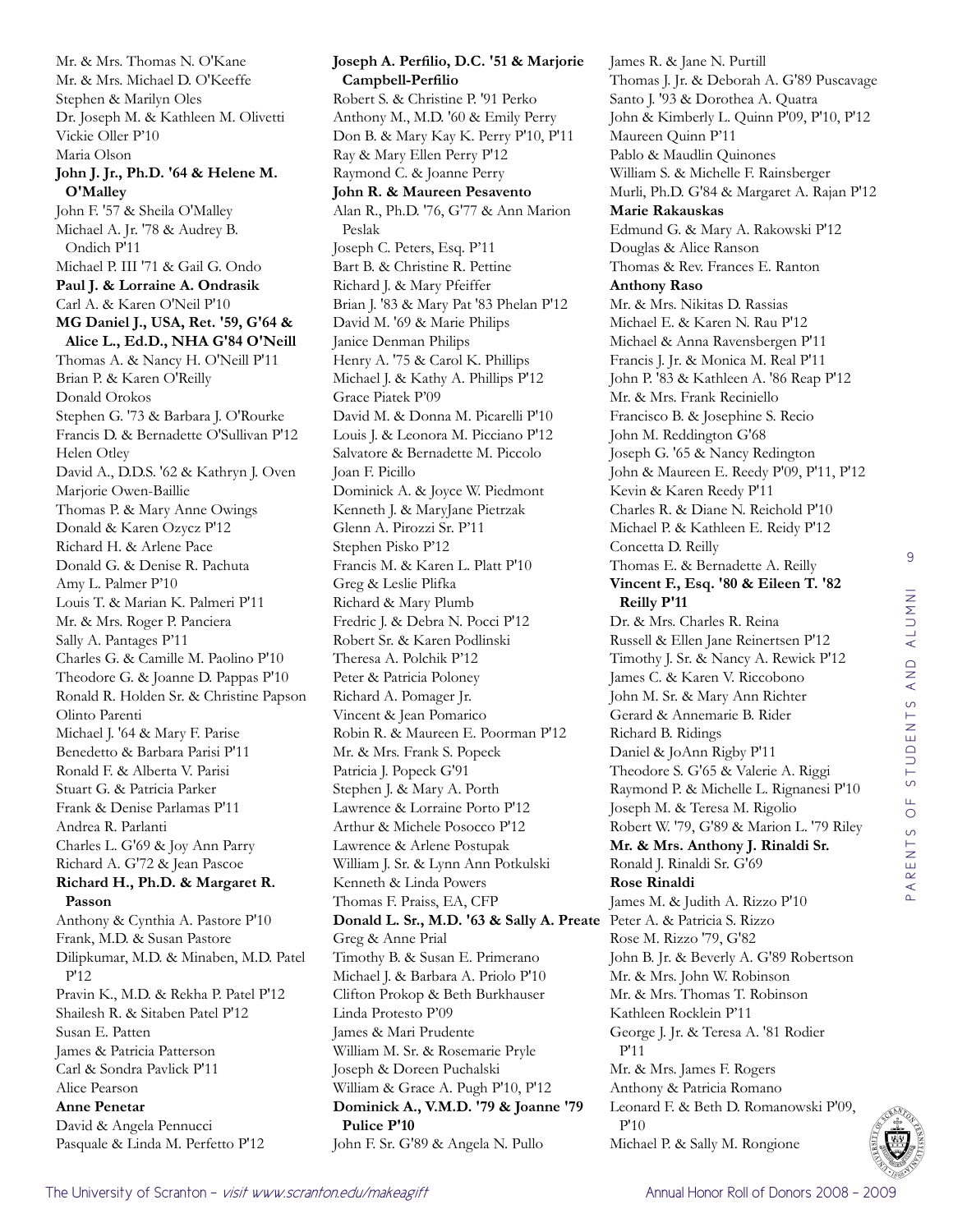Mr. & Mrs. Richard K. Roper John P. & Elizabeth J. Rose Terrence & Jean M. Rose P'09, P'10, P'12 Maryalice Rose-Wilfong P'11 Patricia C. Rosinski David H. & Doris Ross P'12 Scott C. & Willa Ross Joseph & Ellen Roth P'11 Richard L. & Joan B. Roth Stanley C. '73 & Nancy C. Roth Linda Rowan Lloyd W. & April J. Rozboril Joseph P. & Mary Ellen A. Ruda John A. Sr. '53 & Mary Anne Ruddy Anthony & Colleen Rupe James & Janice E. Rupp Christopher & Marianne Russo P'11, P'12 Anthony J. Jr. & Maria L. Russoniello Joseph J. '50† & Mary Ruzbarsky Joseph J., M.D. '73 & Phyllis Ruzbarsky Edward & Debra Ryan P'11 Eugene & Jane C. G'91 Ryan Robert & Marilyn Ryan William & Linda Ryan Zygmunt J. & Teresa E. Rybicki **Robert T. '46, G'64 & Florence Ryder Walter E. '74, G'79 & Rita Sack** Robert P. & Margaret E. Sadowski Joseph C. Sr. & AnnMarie Salerno Richard & Angela Salezze Antonio & Theresa Salierno P'12 Frank M. Jr. '72 & Ann Marie Salva Arthur H. & Elizabeth A. Samuel P'10 **Kenneth P. & Theresa P. '05 Sandrowicz P'10** Maria T. Sangcap P'10 John P., Ed.D. & Constance A. Sanko P'11 Joseph & Catherine Santanastaso P'12 **Louis '81, G'90 & Carolyn '94, G'00 Santiso** Victor & Kimberly D. Santomartino P'10 Agnes T. Sauser P'12 Michael & Madonna A. Savage P'11 Gerald R. & Bernadette Savarese John J. & Lisa M. Savarese Thomas B. & Carol Saville Patricia A. Savitts P'09 Edmund J., Esq. & Barbara A. Scacchitti P'10 Edward M., Ph.D. & Anna D. Scahill Michael A. & Miranda Scala P'11 Eleanor Scalese Vincent F. Jr. & LucyAnn M. Scerbo Richard D. & Jane Schaab Mary-Pat Schaefer Anne Schepers James J. '83 & Susan B. Schimelfenig P'12 Robert F. Schimpf P'09 Robert & Catherine Schlitt P'11

John P. & A. Noreen Schofield P'10 Mr. & Mrs. Richard Schreitmueller Joseph T. Schuck P'10, P'12 & Lorraine J. DeGasperis P'10, P'12 Madeline Schuhl Mary Jane Schwartz Dr. Mark W. & Cindy M. Scinico P'11 Raymond J. '77 & Gail L. Scoda P'10 Ben B. & Cathy A. Scotti P'12 Angellee D. Scullion '02 John F. & Jane M. Scuteri Richard H. Seidel **Vincent & Louann Sellecchia** Karen Sepkoski P'12 Louis & Diana Serafini Colin, Esq. & Karen Serkes P'11 Ruth H. Serowinski Richard A. & Dorothy G. Sewell P'12 John M. & Kathleen L. Sexton Timothy J. & Mary C. Shanahan Mr. & Mrs. James F. Shannon Paul & Elizabeth Shay P'11 John T. & Alice C. Shea Thomas F. & Donna L. Shea P'11 Tim & Eva Shea P'12 Mr. & Mrs. Brendan J. Sheedy Joseph P. Jr. '65 & Michelle M. Sheehan Terrence M. '80 & Tina Sheehan Charles R. Shera Kathleen M. Sheridan **Michael M. '67, G'72 & Sandra Sheridan** Michael G. Sr. & Lizabeth P. Shertz P'11 Robert Thomas '59, G'70 & Betsy Shields Terence & Linda Shoebridge P'11 Gloria J. Shope Mary Ann T. Siddons G'97 Kenneth Sidlowski P'09 Angelo J. '73, G'75 & Lois Sileo Ruth L. Silsby '99, G'01 Edward & Joan Silva Peter L. & Mary E. Silvestri P'10, P'12 John D. & Christine A. Simpson Joseph T. Sincavage '55 Stephen A. & Rita J. Siwinski P'12 Constant F. Skaluba '49 Thomas J. G'82 & Joan C. Skarbez Joseph E. & Patricia M. Sklareski P'12 John J. & Kathleen O. Slattery Paul J. & Susan M. Slattery P'10 Jeanne Slemmer P'11 **David P. & Debra L. Smeltzer P'12** Roland G. G'81 & Anne M. Smilnak P'10 Mr. & Mrs. Brian Q. Smith David S. & Kathleen Smith Douglas L. Smith Howard F. & Patricia A. Smith Jerome M. '84 & Maribeth A. Smith P'10 Joseph Jr. & Anna Maria Smith P'12 Rexford R. & Kathleen B. Smith P'10

Robert J. & Florence Smith Ruth D. Smith Robert & Patricia Sobieski Kathy Sobolak P'11 Walter M. & Betty Sokolowski Michael P. '53 & Genevieve Solazzo Robert & Deborah Solga **Joseph L. Jr. & Diane Sorbera** Joseph & Joan Sorrentino Mr. & Mrs. Ralph Sorrentino Joseph L. & Pamela Spadoni Brendan & Danielle Spain Mark A. & Debra A. Spaldo Steven M. & Mellen M. Speca P'12 Dominick & Theresa Spedicato **Joseph K., CPA '70, G'74 & Suzanne V. Speicher** Mr. & Mrs. James Spillane Philip J. G'75 & Anne G'72 Spinelli Jacqueline Spironello P'10, P'12 James & Ruth St. Clair Helen H. Stager **Anne Marie Stamford '95, G'00** John M. & Marlene J. Stanilka Adam M. & Dorothy J. Stanislawczyk Gerald P. & Donna Stankiewicz Mr. & Mrs. Jeffrey F. Stapfer Stephen M. & Ellen T. Stark P'12 Victor E. & Tara M. Starna P'09 Dennis M. & Kathleen J. Staropoli Arthur L. & Nancy Stasiuk P'10 Frank R. '62 & Maureen Staudenmeier Bertran N. & Drucille L. Steel Robert & Patricia Stegmann Joseph & Karen Stehn Edward & Jo Ann Steiger Richard A., Esq. & Mary C. Stein P'10 **Edward J. Jr., CPA '81, G'98 & Barbara A. Steinmetz** Edward Steinmetz Sr. Mr. & Mrs. Quinton H. Stemler Robert H. & Ann E. Stock P'12 Denis A. & Dorothy D. Stolfi P'11 Jeffrey C. & MaryBeth Straccia P'10 Mr. & Mrs. Henry C. Strada Sr. Bonnie Strohl G'90, P'09 Donald F. Strubeck '78 & Annette Blasi-Strubeck Jeff & Susan Stumm P'10 Janet Sturm P'12 Patricia A. Suhanick COL Robert J., USA, Ret. '60 & Linda L. Suhosky Marguerite A. Sukacz Cornelius F. & Patricia C. Sullivan Edmund & Anne Sullivan Gerard & Debra Sullivan P'12 Kenneth J. & Eileen I. Sullivan P'11 Raymond & Kathleen Sullivan

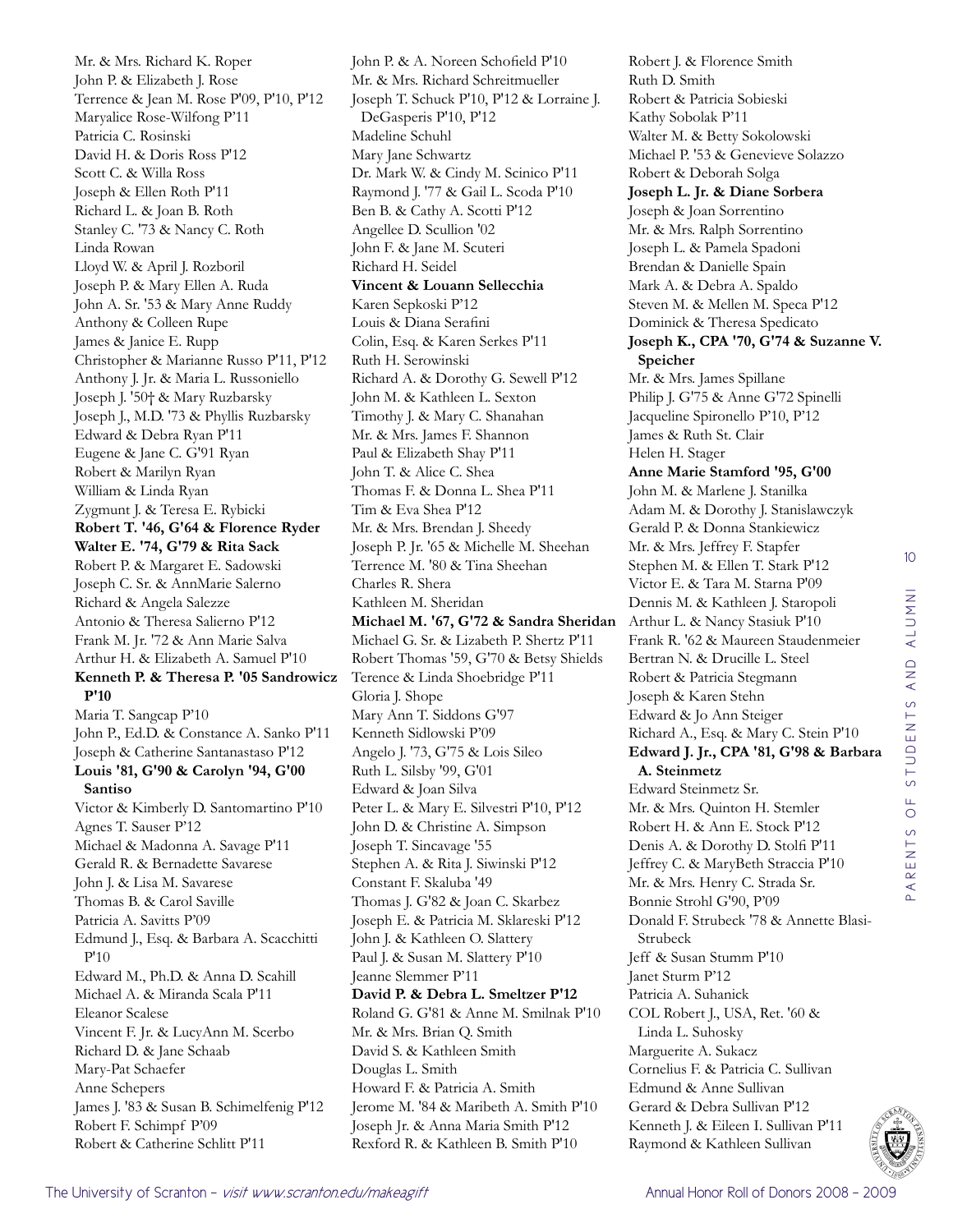**Thomas J. Sr. & Salsey D. Sullivan** Joseph & Paula Summers Pio & Maria C. Suppa P'10 John H. & Donna J. Sutherland P'12 John & Virginia Svachak Mary G. Swaback P'12 Thomas A. Sr. & Maria Rose Sweeney Stanley F. Jr. & Barbara L. Swierczek **Robert J. '58 & Joan J. Sylvester** Antoinette R. Szczepaniak Jan & Margaret Szerszen P'10 James & Maria Szewczyk Richard S. & Laura B. Szwak P'10 Paul P., Ph.D. '54 & Mary S. Szydlik Dr. David & Dayle D. Szymanski Emil J. & Carol L. Tabit P'10 Anthony & Nancyann Talerico Eugene Sr. '51 & Helene Talerico Donald & Melanie Tanacredi John & Patricia Taormina P'11 Wilfred & Leonora Tapia Nicholas, M.D. & Patricia Tarricone James V. & Deborah A. Tate Lawrence P. & Patricia T. Taylor Aloysius J. G'67 & Alice J. Teufel Dr. David J. & Paula L. Thoennes Adeleke & Evelyn Thomas Bonnie L. Thomas P'12 William & Diane Q. Thomsen **Lawrence R. & Gwen Thornton** Michael N. & Patricia H. Tillger Mr. & Mrs. John R. Tims Jayne Tirella Stephen G. & Patricia M. Tirney P'11 Leo A. & Lisa R. Tizzoni Joseph A. & Jean C. Tobia P'12 Jerry & Barbara Tofani **Joseph F. & Nancy B. Tornetta P'11** Arthur & Sandra R. Toy **Gerald P., M.D. '63, H'99 & Mary B. Tracy Joseph & Celestine Trainor** Richard & Janet Tratthen Ronald J. & Kathleen M. Travis Louis F. & Joanne Tremallo **David L. & Joyce Tressler** James M. & Gertrude Trier William J. Sr. & Diane M. Triplett Thomas & Rosemarie Trotta P'11 Robert F. & Elizabeth Troy Paul A. & Margaret B. Truszkowski Elizabeth R. Tryon Keith & Donna E. Tucker Thomas & Karen Tumelty Thomas G. & Denise D. Tumelty Victor E. & Maureen Tuohy P'09, P'11, P'12 Basil & Regina Watson John F. & Helen K. Turley William C. '83 & Joan M. '83 Turnbull P'10 John F. Jr. & Patricia Tweedy

Nicholas P. & Nancy Tworischuk John & Teresa Tyrrell John & Denise Tyszka Karl A. & Judith Ubelhoer Lawrence R. & Joanne G. Ueland Samuel L. Underland & Ann O'Rourke-Underland Joseph & Krongthip Urbanski Philip & Frances Urie Martin A. & Janet L. Vallent Clement L., Ph.D. '61 & Nancy Valletta Bruce, M.D. & Mary E. Vanett JoAnn VanLenten P'12 Luke J. & Angela VanNess William H. Sr. & Christine B. VanTassel John & Linda Vedovino P'12 Barry A. & Patricia M. Veet P'10 Anthony, M.D. & Kathleen, M.D. Veglia P'09, P'12 Kishorkumar S., M.D. & Anjali Vekaria P'12 David & Priscilla Velazquez P'11 Thomas T. & Joan Venditti **Adam L. '51 & Joan Verchinski** Sharon L. Verdesco P'12 Raymond J. & Margaret M. Vesci **Dr. Paul V. & Susan H. Vignati P'11, P'12** Joe A. Vinson, Ph.D. James & Patricia Vint Nicholas & Margaret Visconti P'12 William E., Esq. & Eileen Vita P'09, P'11 Nicholas C. & Donna Vlachos Edward & Susan Volpe Karl & Lillian Von Braun Raymond & Kathleen Wager David J. & Mary Ann Wagner P'11 Lee S. & Cynthia J. Wagner P'12 **John L. '00 & Maureen Walker P'10** Sharon Wall Richard J. & Lisa A. Wallace P'11 Christopher H., CIA '78 & Linda Walsh Edward J. '52, G'60 & Leona Walsh John F. III '69 & Liana J. Walsh Thomas & Patricia J. G'85 Walsh Richard J. & Carol A. Walsh Richard M. & Jean M. Walsh Robert A. & Mary Ann Walsh John J. & Dorothy M. Ward Robert & Patricia Ward Barbara C. Warren Joseph & Jean Washart Denise Washington P'09 Thomas M. G'99 & Joan, Ph.D. Wasilewski P'11 Mark D., M.D. & Maureen Wasserman P'11 William S. & Mary Beth Watson Donald R. & Geraldine Watterson

Theodore O. & Patricia E. Weaver

**Jeffrey C. Sr., CPA '73 & Sharon Webb** Kenneth R. & Lynne A. Webber P'10 James V., Ph.D. & Carol A. Weber P'11 Michael P. & Rosemary L. Webster Robert H. & Debra A. Weck George Jr. & Mary Weger P'11 Robert & Lisa Weir P'12 **Alois & Erika Weiss P'10** Martin G. & Annette F. Weiss Paul T. III & Margaret M. Wenke P'11 Walter & Nan Werther Patricia Wertz P'09 Daniel J. Jr., Ph.D. & Linda J. G'95 West P'09 Maylise E. West Roy T. Whalen P'11 & Susan Egner-Whalen P'11 James H. & Gail Whelpley Roy Wherry Robert & Theresa White P'11 Robert E. '60 & Barbara Whitford Wade T. Whitney Robert J. & Barbara E. Wieland P'10 Stanley A., CPA & Eleanor M. Wielgus P'12 Claudia Wigley Jake & Mirtha D. Wilczynski David M. & Maureen Williams Grant & Debra Williams John & Kathleen Williams P'12 Lenora K. Williams '83 Richard G. & Margaret L. Williams David G. & Barbara Wilson Michael J. & Barbara A. Wilson Thomas & Francina Wilton Stanley & Ingrid Winderbaum Josephine Windram John F. & Susan Windt Peter J. & Patricia Wintermantel Paul W. & Carol A. Wirkus Bradley A. & Bradley A. Wise David & Josephine Witalis Ronald Jr. & Christine Wolcott P'12 Valarie J. Wolff P'12 **Lee P. Wontroski & Mary F. Engel, Ph.D.** Thomas & Patricia Woods P'11 Jeff, Esq. & Laura Word P'11 James & Eileen Worth Ronald & Susan Woznock P'12 Walter J., Ph.D. & Ann M. Wujcik P'12 Joseph & Sheree J. Wydra William & Therese Wyman John J. & Kathleen M. Yacone P'11 David P. & Susan Yates James W. & Celeste B. Yeates P'11 Margaret M. Yerabek George L. Young, Esq. P'10 Marguerite C. Young P'10

William J. '59 & Kathryn K. Young